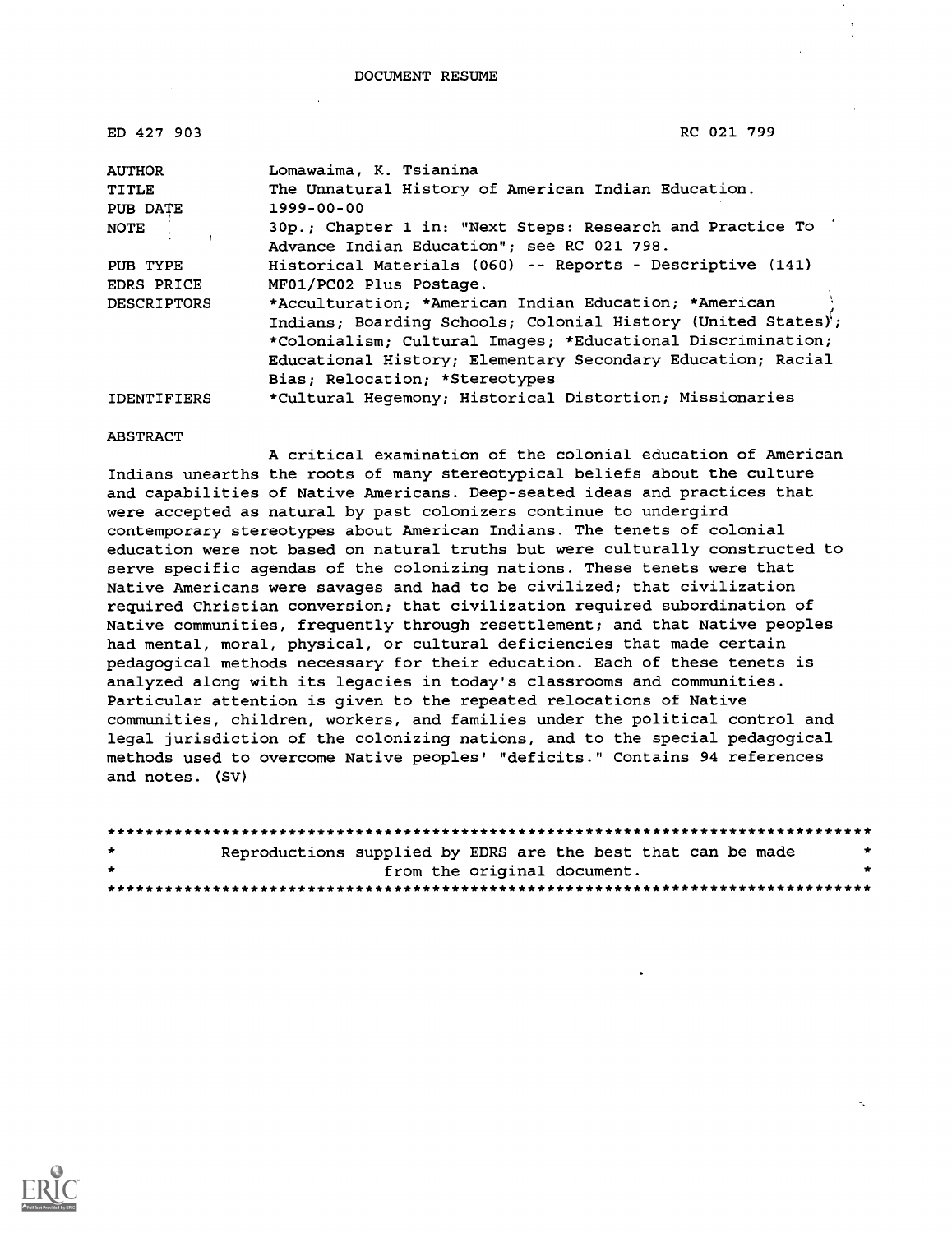U.S. DEPARTMENT OF EDUCATION<br>Office of Educational Research and Improvement Office of Educational Research and Improvement<br>EDUCATIONAL RESOURCES INFORMATION

 $\frac{1}{21}$ 

- CENTER (ERIC) This document has been reproduced as  $\blacksquare$ received from the person or organization originating it.
- □ Minor changes have been made to improve reproduction quality.
- Points of view or opinions stated in this document do not necessarily represent official OEFII position or policy.



niarillirin 1111 - 122 | L

el%

## The Unnatural History of American Indian Education

K. TSIANINA LOMAWAIMA'

critical examination of the colonial education of American Indians unearths the roots of many stereotypical beliefs about the culture and capability of Native Americans. The phrase colonial education refers to the reculturing and reeducation of American Indians by the secular and religious institutions of colonizing nations-Spain, Great Britain, France, and the United States of America. Deep-seated ideas and practices that were accepted as natural by past colonizers continue to undergird contemporary stereotypes about American Indians.

In truth, there was nothing natural or true about the tenets of colonial education: (1) that Native Americans were savages and had to be civilized; (2) that civilization required Christian conversion; (3) that civilization required subordination of Native communities, frequently achieved through resettlement efforts; and (4) that Native people had mental, moral, physical, or cultural deficiencies that made certain pedagogical methods necessary for their education. These tenets were not based on natural truths but were culturally constructed and served specific agendas of the colonizing nations, hence the title for this chapter. Although these ideas have become

## BEST COPY AVAILABLE

 $\mathcal{Z}$ 

ᢗ q  $\overline{1}$  $\overline{\mathsf{N}}$  $\overline{O}$ 

 $\cdot \widehat{\mathbf{e}}$  .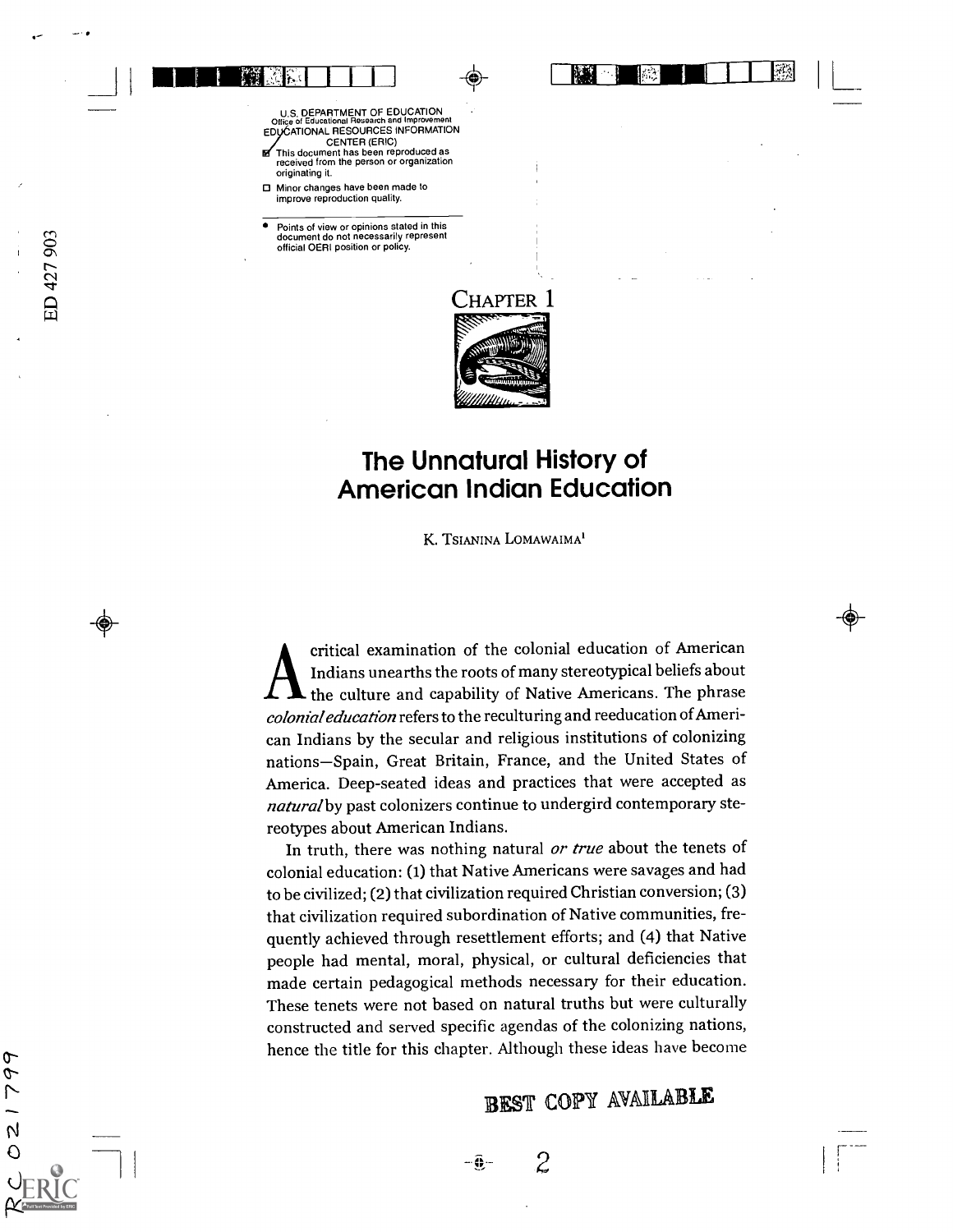$\circledast$ 

<sup>1</sup> ManMENEM <sup>I</sup> it1 11[1111111 <sup>1</sup> F 1 ,1

naturalized, or taken for granted over time, they should be questioned and analyzed.

The American Heritage Dictionary of the English Language defines *natural history* as "the study of natural objects and organisms, their origins, evolution, interrelationships, and description." Natural objects and organisms are those that are "produced by nature, not artificial or man-made." The study of American Indians has often been subsumed under the topic of "natural history." Our peoples and cultures have been presented in static dioramas in natural history museums as though we were nonhuman subjects, undeserving of inclusion within museums devoted to "American" (i.e., non-Native) history, culture, and civilization. The racist implications of the "unnatural history" of Indians extend beyond our exclusion from human history. We should also think carefully about uses of the word natural that imply normal, true, or commonsense. As human beings, we take for granted much of what we think, experience, and remember. Over time, certain ideas and perceptions of the world are taken as *natural*—in other words, not as artificial or man-made but as unexceptional components of the natural order of things. Over the years, certain invented and stereotypic ideas about American Indians have been accepted, by both Indians and non-Indians, as selfevident, natural truths. Many untrue ideas have been aggressively promulgated by European and American authorities.

The invention and dissemination of distortions or inaccuracies occurred because they proved useful in advancing various goals of colonizing nations. For example, for centuries, non-Indian historians and observers of American Indian life underestimated the devastating impact of infectious disease on American Indian populations.2 European Americans viewed the New World as a sparsely populated virgin wilderness, thinly settled by roaming nomadic groups. This suited the notion that it was European American manifest destiny to "settle" this continent: If few Native people lived here, colonial intrusion could be described as settlement rather than conquest. Acknowledging that much of North America was well populated by Indian communities with advanced agricultural sciences and sophisticated technologies would have made European American notions of settlement much more difficult to justify.<sup>3</sup> Hence, images of "the virgin wilderness" and "roaming nomads" became accepted over time as *natural* truths.



 $3 \sim$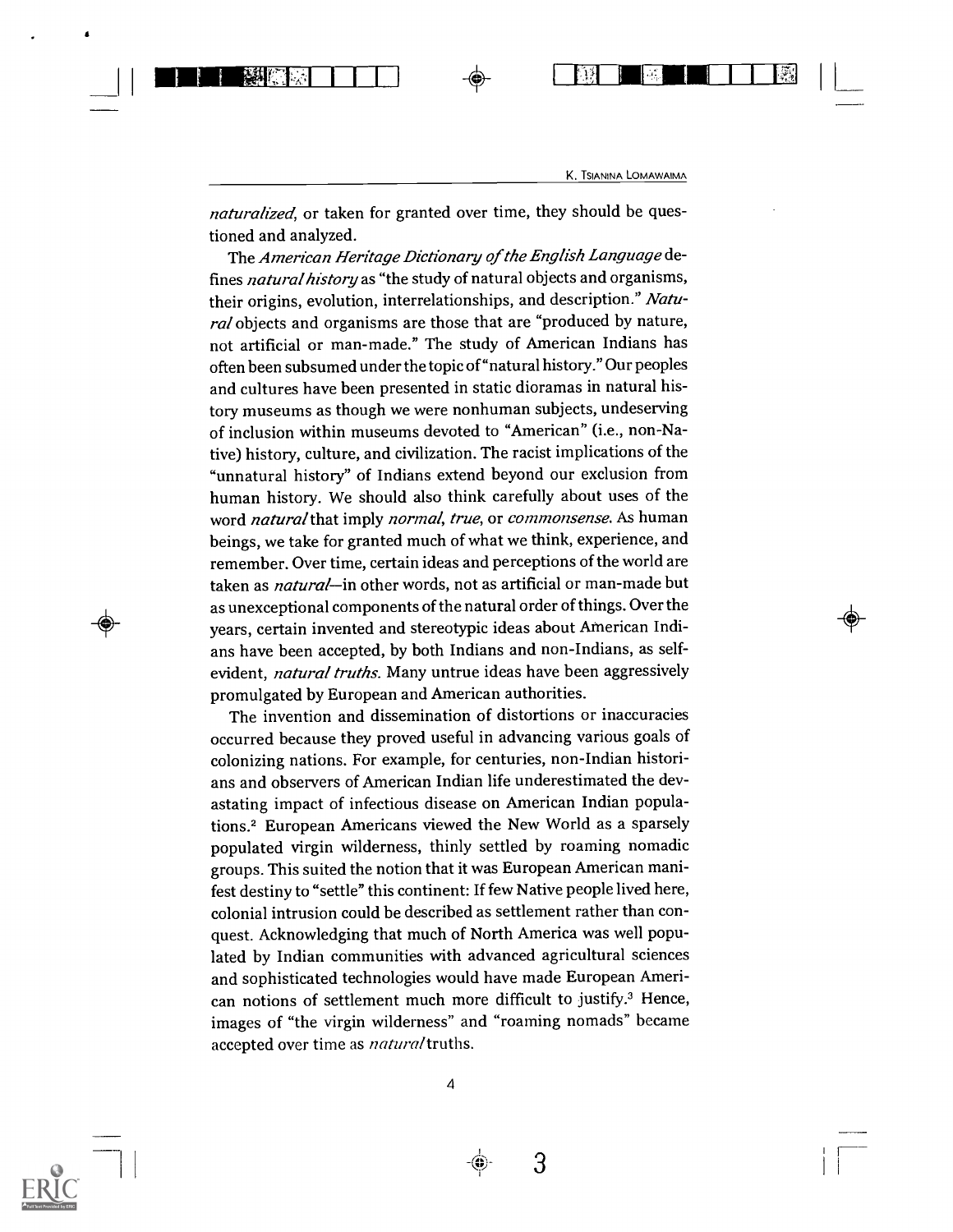#### THE UNNATURAL HISTORY OF AMERICAN INDIAN EDUCATION

一般 医骨

The four tenets of colonial education mentioned earlier represent other untruths that have dominated educational institutions in North America since long before the United States government was established. This chapter discusses in particular detail the third and fourth tenets: the resettlement of Native people and the development of "special" pedagogies for Native people. That I focus on these concepts and leave other things out of this natural history calls for some explanation.

The term American Indian education has been used to refer to two distinctly different, segregated, and often opposing worlds: (1) the education of American Indian children by their parents, extended families, and communities, and (2) the education of American Indian children, teenagers, adults, and communities by colonial authorities, particularly European American institutions. This chapter focuses on the second world, the education of Indian people by the colonial powers of Spain, Great Britain, France, and the United States. I do not survey the educational theories, practices, and institutions American Indian communities and parents have developed over the centuries to educate their own children. My reasons are practical, ideological, and historical.

On the practical side, it is impossible to survey adequately both worlds of Indian education-the education of Indians by Indians and the education of Indians by others-in one chapter. Native America is remarkably diverse, encompassing hundreds of communities with distinct languages, cultures, philosophies, and educational systems that defy easy generalizations. Ideologically, I resist generalizations about American Indians because so many stereotypes rest on the mistaken assumption that all Indians are alike. Whether lazy or noble, drunken or stoic, poverty-stricken or living in harmony with nature, we are all lumped together in an artificial category that is anything but natural.

Historically, the goals of the colonial education of American Indians have been to transform Indian people and societies and to eradicate Indian self-government, self-determination, and self-education. In the late twentieth century, long after the U.S. independence from Great Britain, Indian education often still means the education of Indians by non-Indians. Many current attitudes, programs, practices, and beliefs continue the legacy of Indian education by others; these are contemporary expressions of colonial education.



5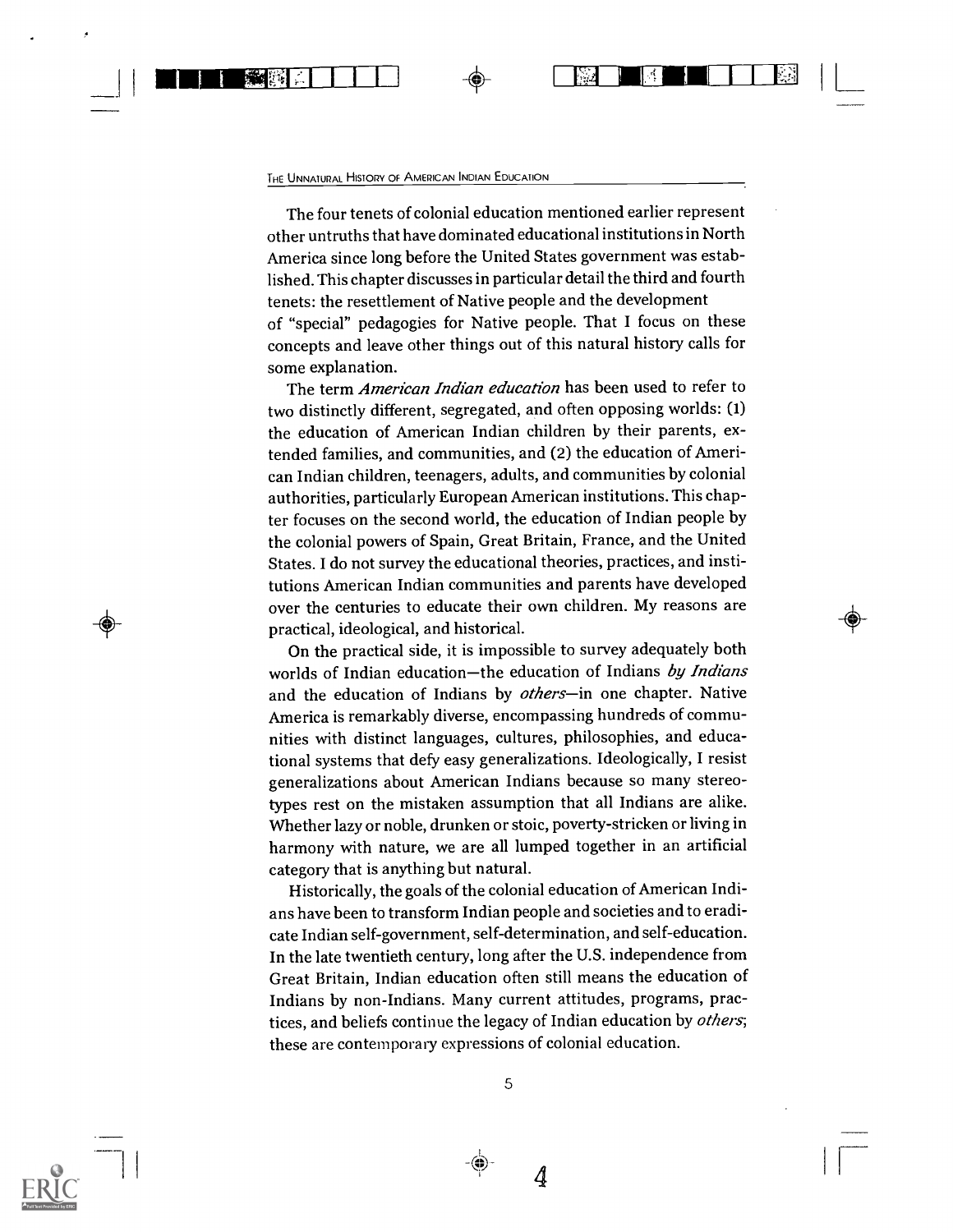While this chapter focuses on how non-Indians have imposed education on Indians, it is important to recognize that, in varying degrees, Indian self-education has survived under tremendous duress. Recently windows of opportunity have been opened more widely in the United States, making it possible for Indian communities to reassert and regain powers of self-governance, self-determination, and self-education, the three fundamental components of tribal sovereignty. The other chapters in this book attest to this truth.4

<sup>I</sup> 111111111Wetti41, <sup>1</sup> <sup>1</sup> <sup>1</sup> <sup>1</sup> <sup>1</sup> FI 1111-..111E <sup>1</sup> 1 1 -

In the earliest interactions, Europeans constructed a model of appropriate education for Indians. This model included ideas and practices or, in other words, theory and methods. Educators, then as now, were concerned with these questions: What is the purpose of education? Who has authority to teach? Who are the students? Where should this education take place? What teaching methods are most suitable? What should the curriculum cover? What are students being prepared for? In addressing these questions, colonizing nations developed educational theory and methods particular to the colonial education of Indigenous populations, and to imported populations such as Africans brought to the Americas as slaves.

In surveying the educational theory and methods developed for American Indian communities by Spain, Great Britain, France, and the United States, I identified four common tenets of Indian education shared by the colonizing nations. I propose that these tenets have assumed a status as *natural* requirements, what *must* be achieved in order to educate Native Americans.

Until recently, official colonial education policy conflated the first two tenets. Civilization and Christian conversion were assumed for centuries to be the same thing.<sup>5</sup> Full status in one category required full status in the other. The separation of church and state, a foundation of our public school system, was not initiated in federal Indian boarding schools until the 1930s.<sup>6</sup>

Accordingly, I consider the first two tenets, civilization and conversion, side by side. I then elaborate on the third and fourth tenets-new model communities and appropriate pedagogical methods-in considerable detail because these factors are generally less well understood. Finally, I suggest ways the legacies of colonial education have been carried into today's classrooms and communities.



-65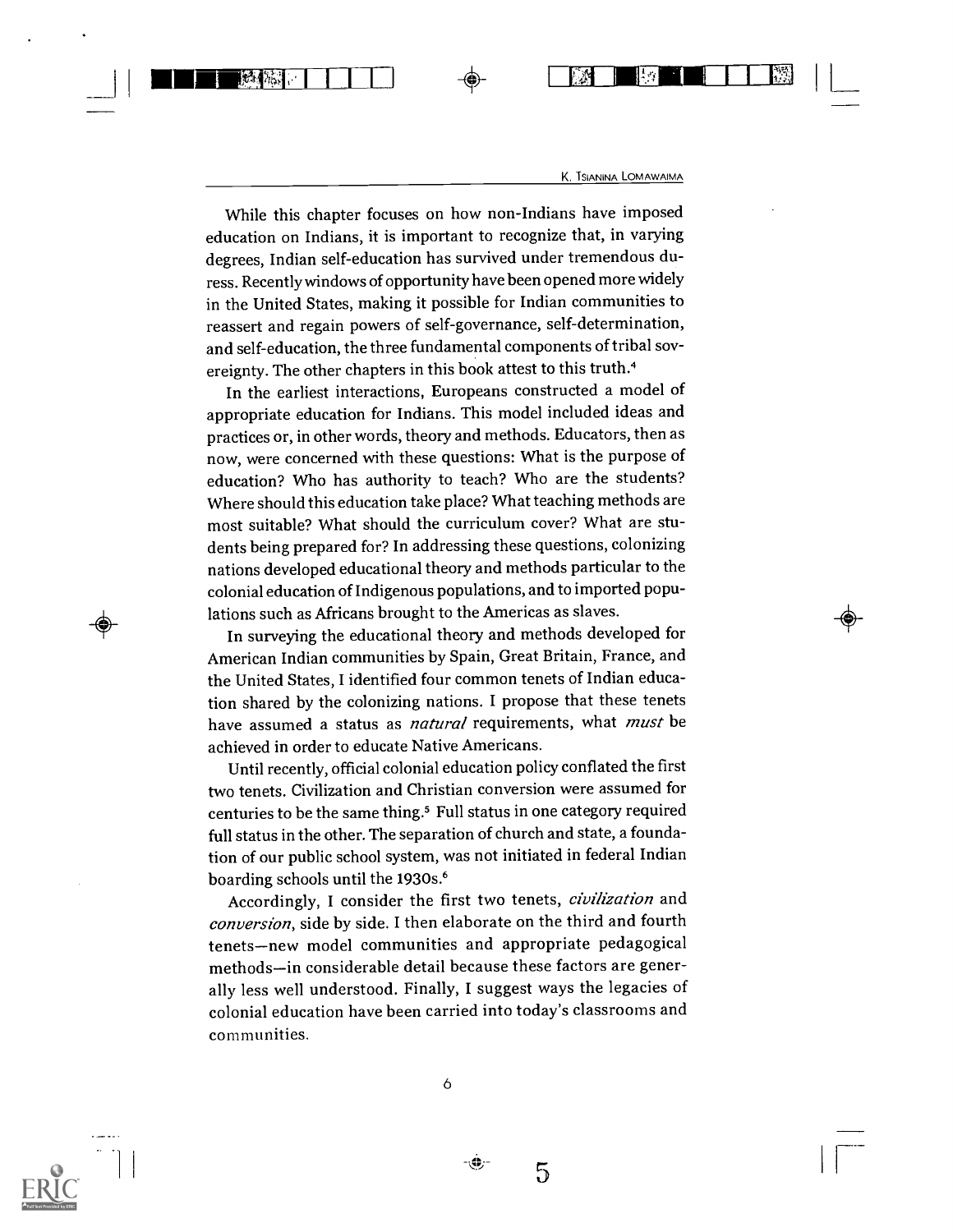H MAD I 1 I Li

#### Tenets 1 and 2: American Indians Need to be Civilized; Civilization Requires Christian Conversion.

Samuel Chapman Armstrong wrote, "Only the light of Christian truth and example, steadily shining, can lift men up." European notions of "savagery" and "civilization" were imported to the New World; they structured the very first European interactions with, and perceptions of, Native America. Deep-seated European fears of the unknown, the "wild," the forest, and "barbarians" who lived in the wilderness can be traced back to Greek philosophy. Those fears permeated Europe in the centuries before Columbus stumbled onto America; we see their influence in the Spanish expulsion of Moors and Jews, in the British conquest of Ireland, and elsewhere.'

Of course, a fourteenth-century Spanish Catholic priest carrying out the orders of the Inquisition believed he was carrying out the orders of God. The natural order of things demanded that heresy, whether Judaism or Islam, be eradicated. It is unlikely that such a priest ever considered the possibility that the supremacy of Christianity might be an artificial or man-made idea. He accepted it as a natural truth. In this unquestioning way, the natural dominion of the Christian God was carried to the Americas.

eN

As recently as the 1940s, the historian Sister Mary Stanislaus Van Well wrote that Catholic missionaries in the Southwest had to control every aspect of Indian education because "nothing contrary to Christian religious teaching and morality can be tolerated by the Church. Hence the Church has the right to supervise all phases of the education of those who belong to her fold." Similarly, when the French returned to Quebec after their brief displacement (1629- 1632) by the English, Father Paul LeJeune led the Jesuit Order in what one historian has termed "an all-out offensive" against Native religions. LeJeune's Jesuits naively expected they would achieve their proselytizing mission within one generation; they were to be disappointed. The French were secure, nonetheless, in their conviction that "by the process of evangelization and assimilation, the Amerindian would become humanisé as well as francisé," meaning they would become human as they became French.<sup>8</sup> Other colonizing nations shared the assumption that Christianity and European cultural traditions were the cornerstones of a "civilized" and "human" life.



6

❀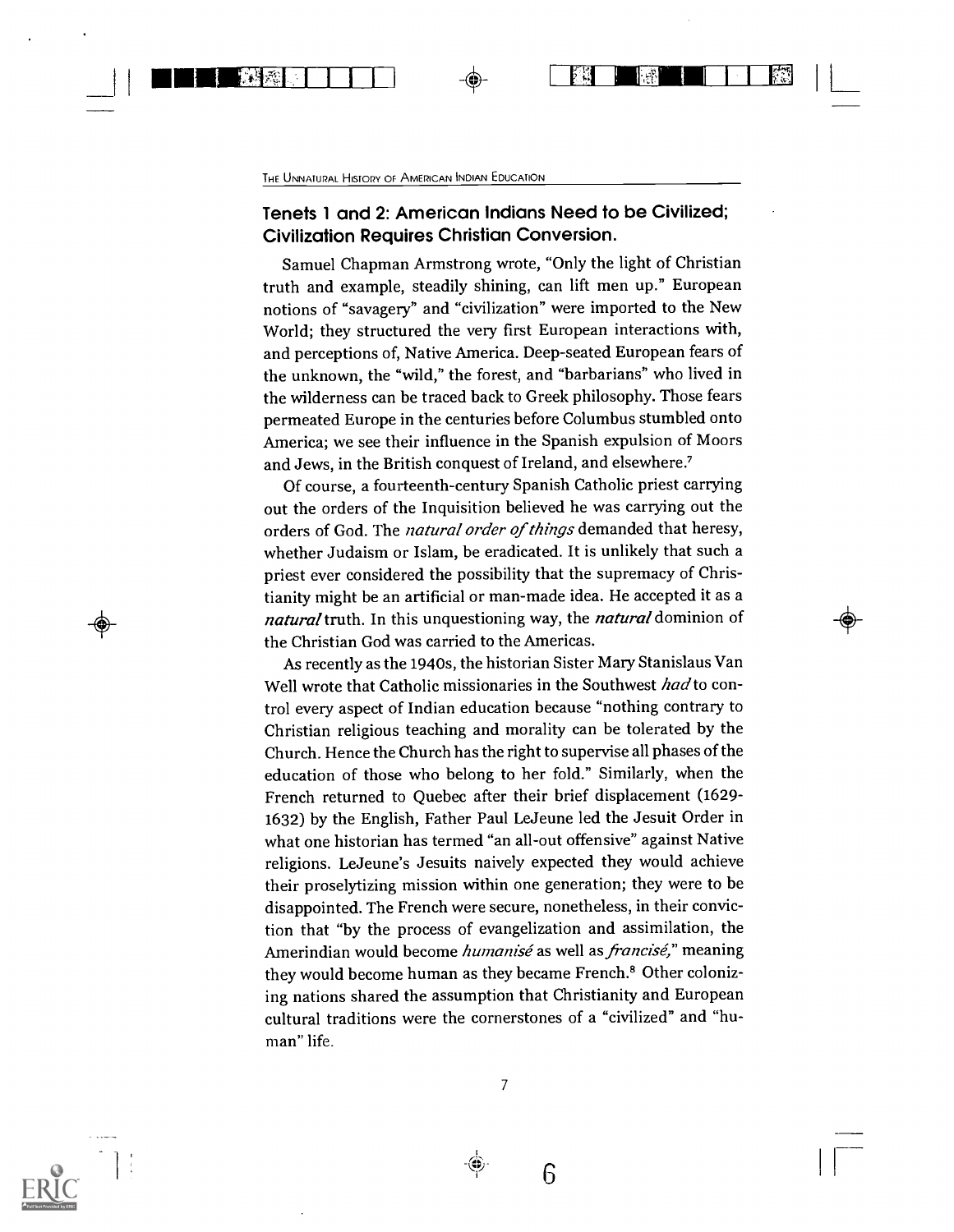$\begin{picture}(100,100) \put(0,0){\line(1,0){100}} \put(10,0){\line(1,0){100}} \put(10,0){\line(0,1){100}} \put(10,0){\line(0,1){100}} \put(10,0){\line(0,1){100}} \put(10,0){\line(0,1){100}} \put(10,0){\line(0,1){100}} \put(10,0){\line(0,1){100}} \put(10,0){\line(0,1){100}} \put(10,0){\line(0,1){100}} \put(10,0){\line(0,1){100$ 

#### Tenet 3: Civilization Requires Subordination of Native Communities, Which May Be Achieved by Resettlement of Native People.

Everywhere in the colonial world, the tenets of civility and conversion were explicitly linked to power.9 One tried-and-true method used by all colonial nations to assert power has been the relocation and resettlement of Indigenous communities. Spanish *reducciones* and *encomiendas*, French *reductions*, British praying towns; and American boarding schools, reservations, colonies, and homesteads are all examples of the colonial compulsion to radically restructure and control American Indian communities. In 1603, the secular political leader in Acadia was instructed in his duty:

To seek to lead the [Native] nations thereof to the profession of the Christian faith, to civility of manners, an ordered life . . . and finally their recognition of and submission to the authority and domination of the Crown of France.<sup>10</sup>

Submission to authority and domination of colonial power were at the crux of the colonial encounter between American Indians and European Americans. Control is the key word here; the creation of these new communities was all about imposing military, political, economic, and social power. Spain, Great Britain, France, and the United States were each intent on the conquest of a continent, and the extension of power over Native nations was couched in the rhetoric of civilization versus savagery.

According to the colonizers, civilized communities were clustered around an urban center. The scale varied from hamlet to city, but social groups were congregated, bounded, and tied to the soil indirectly through service to a landlord (as in the case of feudalism) or directly through patented ownership (as in the case of slavery). Savage communities, on the other hand, were said to comprise nomadic roamers rather than landowners, possibly undeserving of the term *community* at all. This rhetorical context made it necessary to stereotype all American Indians as nomadic wanderers, thinly scattered across (but not really owners of) the landscape, despite abundant evidence to the contrary. When faced with the reality of settled Indian village life, colonizers frequently-although not universally-turned to practices of resettlement to impose political, civil, and religious jurisdiction.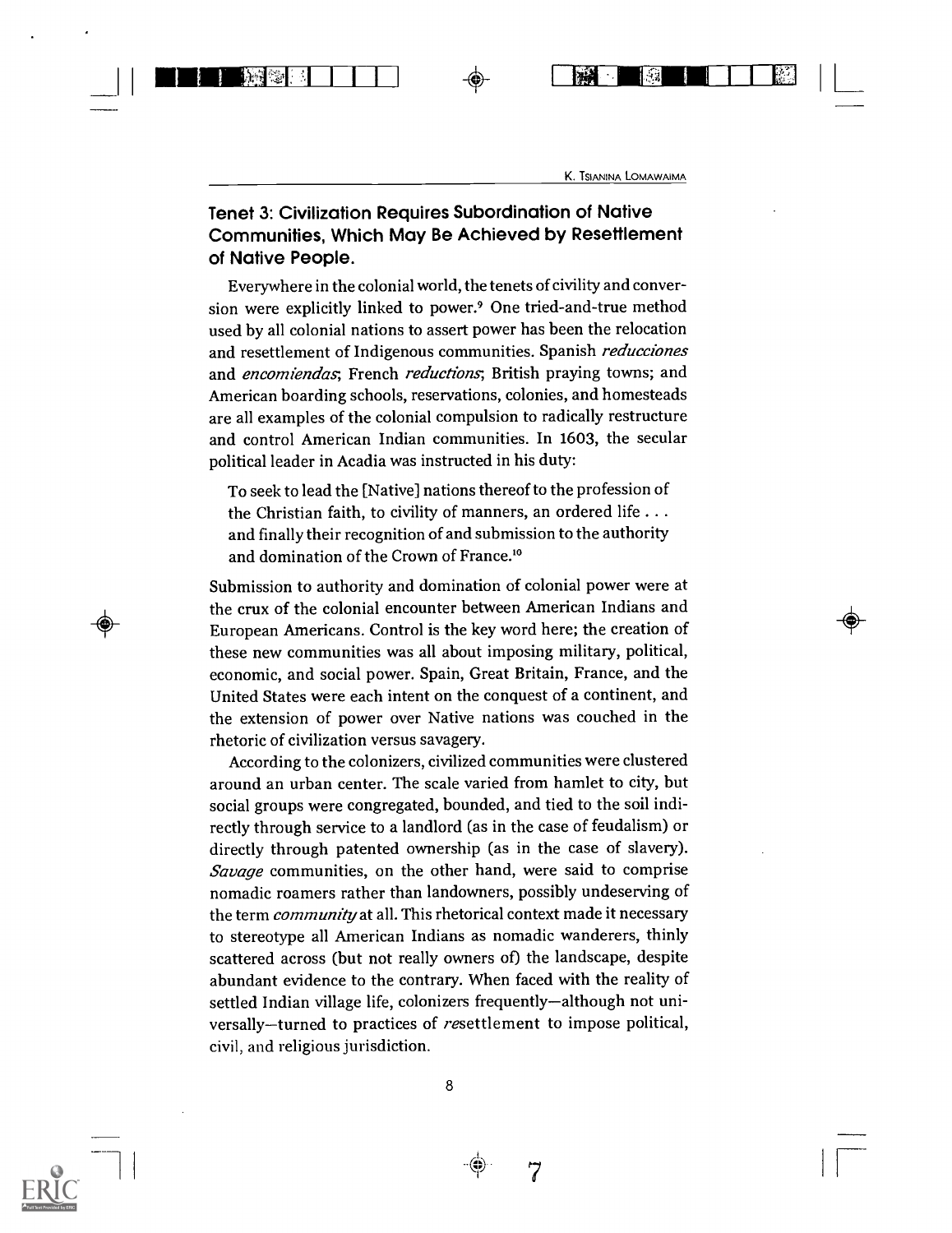H ENGEL

One early exception to resettlement occurred on the northern frontiers of New Spain" in the Pueblo communities of modern-day Arizona and New Mexico. In this early era of European colonization, from the arrival of Juan de Ofiate's expedition to New Mexico in 1598 to the Pueblo Revolt of 1680, resettlement of sedentary Native communities was not a primary goal, but the assertion of colonial control was essential. The substantial Pueblo villages were not relocated, but Spanish institutions of religious and political control were superimposed. Catholic churches were built on the foundations of Pueblo ceremonial buildings, called kivas, and Spanish political offices were delegated to Pueblo men.'2 After nearly a century of often brutal Spanish rule, in 1680, the Pueblos and other Native people of the area united to push the Spanish back to El Paso, Texas. Twelve years later, the Spanish reasserted their jurisdiction but worked out a less punitive accommodation with Pueblo groups. By comparison in the late 1700s, the Spanish launched their conquest of Alta California (which included territories within southern and central modern-day California) and implemented a more aggressive resettlement and education program.

 $\mathbb{Z}$  in  $\mathbb{Z}$  is a set of  $\mathbb{Z}$  in  $\mathbb{Z}$  in  $\mathbb{Z}$  in  $\mathbb{Z}$  in  $\mathbb{Z}$  in  $\mathbb{Z}$  in  $\mathbb{Z}$  in  $\mathbb{Z}$  in  $\mathbb{Z}$  in  $\mathbb{Z}$  in  $\mathbb{Z}$  in  $\mathbb{Z}$  in  $\mathbb{Z}$  in  $\mathbb{Z}$  in  $\mathbb{Z}$  in  $\mathbb{Z}$ 

The *encomienda*—a feudal arrangement allowing little freedom to subjugated Indian residents-was the prevalent institution for resettling and reorganizing Native people in Old Mexico. In Alta California, however, the *mission*-flanked by the military force of the presidio (a garrison of soldiers) and the civic model of the pueblo or farm community-became the preeminent colonizing institution. Van Well, Catholic historian of the church's educational role in the American Southwest, described the mission as "a community or village into which the missionaries gathered their converts [emphasis added] or prospective converts . . .trained [them] in the rudiments of civilized living . . . taught Christian doctrine . . . at times even introduced [the Indians] to elements of reading [and] writing." Robert Jackson and native Californian scholar Edward Castillo label the missions' goals as acculturation and the production of a disciplined Indian labor force to serve the Spanish. These goals were achieved by gathering Native people under the control of Spanish priests, backed by the military power of the presidios. The Spanish had first allowed Native Californian families to live in traditional dwellings within the missions but eventually replaced these structures with "permanent adobe housing units .. . [that] afforded a greater degree of control



9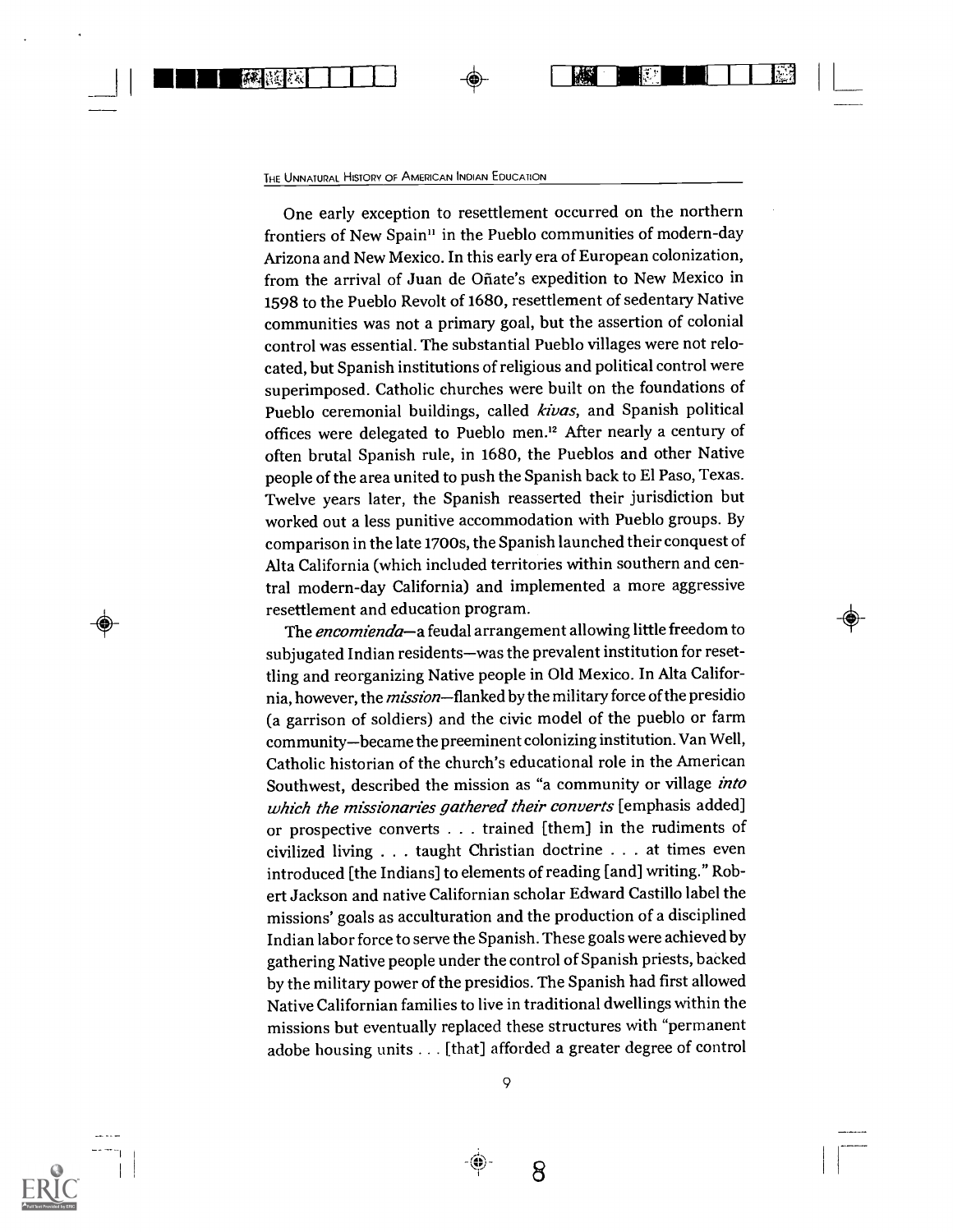图

over the converts, which was enhanced by the building of walls to surround the villages."<sup>13</sup> As a result, Native Californians were housed in overcrowded, unsanitary barracks that separated men from women, parents from children, and "wild" from "mission" Indians. Mission architecture reinforced colonial control.

111111111WE1II\_LL

Spanish and French church doctrine dictated reducing "wild" Indians from states of unfettered and chaotic freedom to settled, organized, and civilized lives. This explains the terminology applied to resettled communities: reducciones in New Spain and reductions in New France. Reductions had first been established under French colonial direction in Central and South America. They were adopted in New France as well as a way to implement one cornerstone of LeJeune's plan to civilize the Natives in present-day Canada. His plan had four parts: (1) learn the Native language,<sup>14</sup> (2) establish educational seminaries for children, (3) build hospitals, and (4) encourage Native people to live sedentary lives. The Jesuits founded the settlement of Sillery in 1637, but warfare and disease erased it within two decades. The Jesuits learned from the Sillery experiment that too-close proximity to European settlements was not healthy (because of the transmission of epidemic diseases), so in 1667, they established the segregated community of Prairie de la Magdelaine (also known as Kentaké).

Reductions were important symbols of the educational ideology of the French, but in reality, they were never as numerous or as successful as the colonial powers might have wished. The reductions were, however, effective foci for French power and authority: residents were closely supervised, egress was restricted, every weekday was regimented into periods of prayer, and every Sunday witnessed a constant round of services, processions, and instructions.

In New England, English Protestant groups such as the religiously and culturally aggressive Puritans and separatist Pilgrims did not expend as much effort on missionary endeavors as the Catholic nations, but a few individuals devoted themselves to the conversion of local Native communities. John Eliot, Massachusetts Bay Colony minister known as "Apostle to the Indians," was dedicated to resettling Native converts into *praying towns*, where they were isolated from Native religious beliefs and practices. To be eligible for religious instruction, the towns had to subject themselves to the government of Massachusetts, placing them under the authority of English

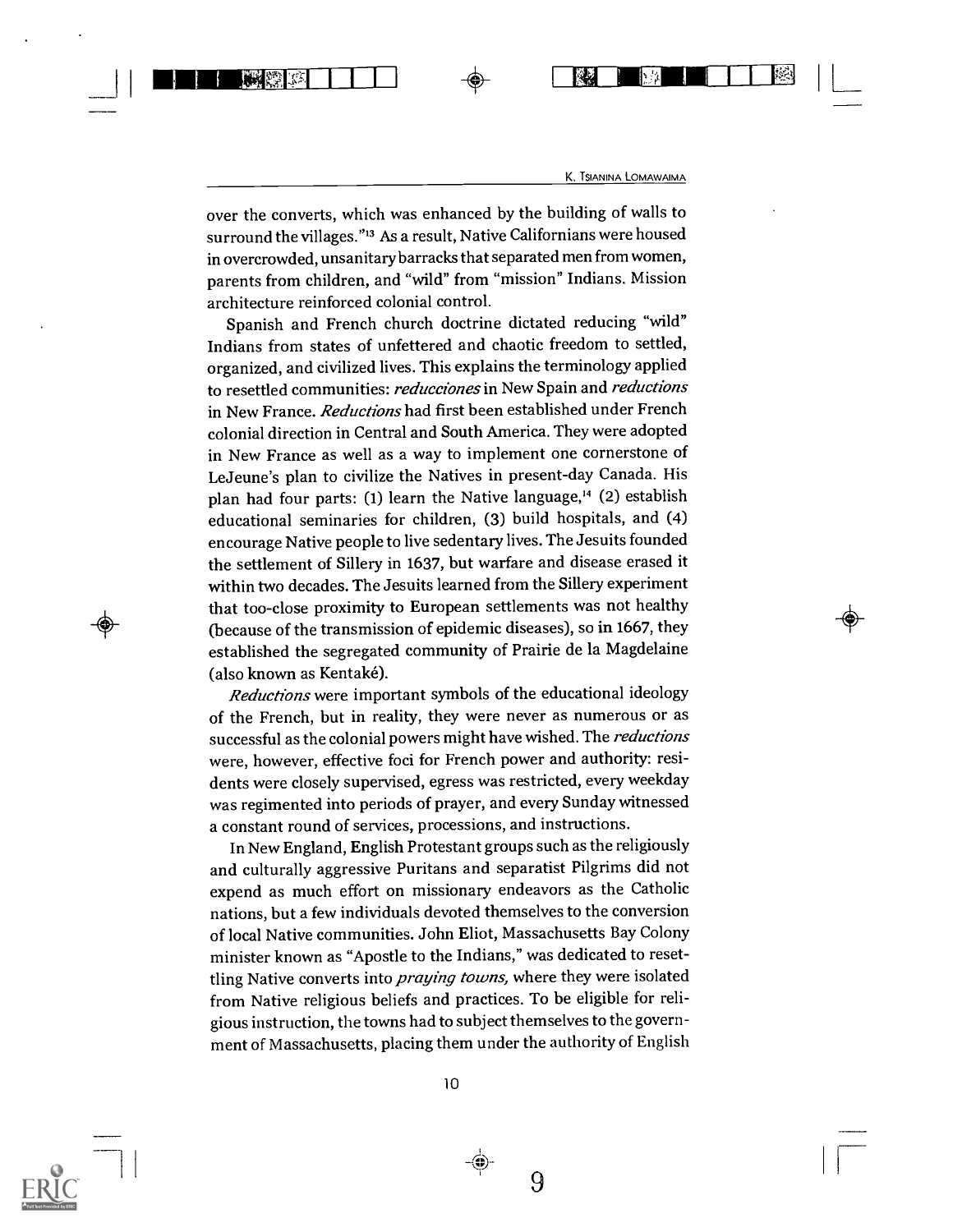ing11111111111111

a ka

military officers. Eliot's proselytizing targeted Native communities already weakened by epidemic diseases and nearby dominating colonial settlements. Eliot was not alone. On Martha's Vineyard, Thomas Mayhew, Jr. and Thomas Mayhew, Sr. were remarkably successful in accomplishing what William Simmons characterizes as "deep and rapid voluntary change to colonial ideology." There was no thought given, however, to integrating English and Native congregations; the praying towns were conceived as "similar to those of the English, *subordinate* to them, and geographically separate."<sup>15</sup> Simmons concludes that "a shift in authority in favor of the English" was a necessary prerequisite to conversion itself.'6

The praying towns were ultimately doomed. At their high point in 1674, some 15 towns housed approximately 1,100 people (perhaps 10 percent of the local Native population at the time), but the general hysteria and anti-Indian sentiments during King Philip's War (1675- 1676) conspired against their perpetuation. During the war, Christian Indians in Boston were ordered into concentration camps on Deer Island "for their own protection," and they never successfully rebuilt their Christian community. Allegiance of Christian Indians was instrumental to the English victory, but after the war, English authorities ignored that loyalty. Only four of the praying towns were rebuilt, and all had disappeared by the early 1700s. Ironically, Eliot's plan, and the strategy of resettlement to create new religious and political allegiances, was fairly successful. Even after their shabby treatment by the English during and after King Philip's War, almost half of the converts remained faithful to Christianity.<sup>17</sup>

The seeming paradox of European Americans unable, or unwilling, to recognize civilization when they encountered it in the nucleated village life of New England Algonquians, Iroquoians in New France, or Southwestern Pueblos is no paradox at all if we push aside the curtain of rhetoric and focus on the issue of power. Iroquois longhouses, New England villages, Alta California communities, and Pueblo towns were self-governing entities whose existences were perceived as threatening to European American politics. To achieve civilized living, colonizers believed Native people had to be removed from Native community life and integrated into new communities under European American control. Sometimes, this created seeming contradictions within the civilization rhetoric. In 1805, for example, the Society of Friends of Pennsylvania and New Jersey reported



11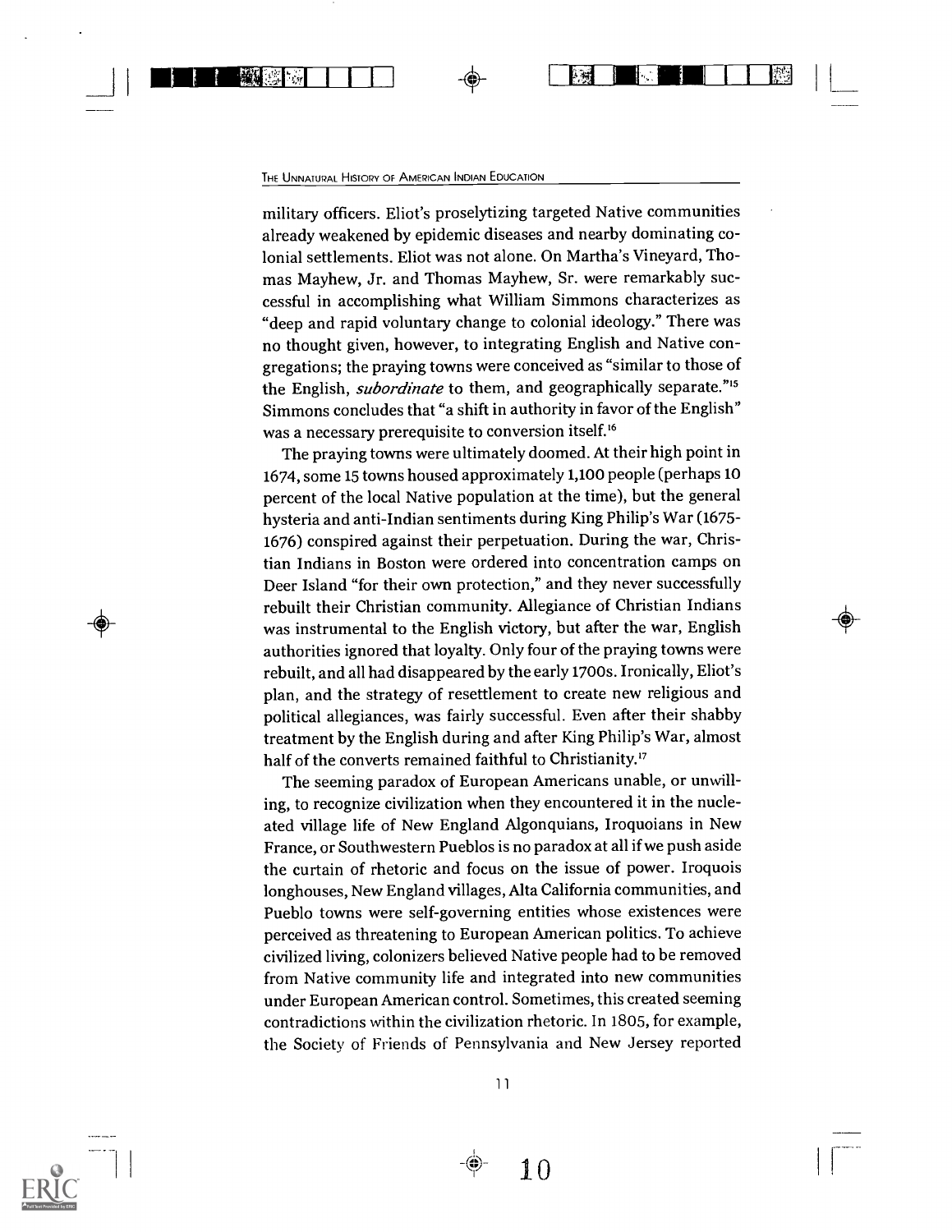NMI ELITTE ELITTE ELITTE ELITTE ELITTE ELITTE ELITTE ELITTE ELITTE ELITTE ELITTE ELITTE ELITTE ELITTE ELITTE E<br>ELITTE ELITTE ELITTE ELITTE ELITTE ELITTE ELITTE ELITTE ELITTE ELITTE ELITTE ELITTE ELITTE ELITTE ELITTE ELIT

positively on their progress in civilizing the Seneca. The Friends enthusiastically reported that Indians had begun to site individual houses along river courses rather than following their former habit of "crowding together in villages."<sup>18</sup>

陰目猿に、

The reason Indian villages were considered bad while American villages were deemed good had to do with power over social life. Indians in tribal villages were perceived as shackled by the communal tribal bond, while those in disaggregated homesteads were seen as free individuals within the liberal American nation. The impetus to detribalize Indian individuals and integrate them into the lower economic strata of the U.S. economy-as self-supporting rural farming families or, in the case of individuals, as domestic servants, manual laborers, agricultural workers, or low-skilled tradesmen was fueled by the desire to alienate tribal people from large communal land bases.

By the 1800s the movement to relocate and resettle Indian people had established reservations across the West, small rancherias in California, "model homes" and "homesteads" on boarding school grounds and reservation allotments, and model "colonies" in U.S. Indian Territory and Canada.<sup>19</sup> At Hampton Institute in the 1880s,<sup>20</sup> anthropologist Alice Fletcher instigated the "model family" or "model home" project, designed to link the domestic transformations achieved in boarding schools to Indian family life back home on reservations. Model homes were built at Hampton for several young Indian couples, mostly from the Omaha reservation. Inspired by Fletcher, the Women's National Indian Association (WNIA), a national reform group of non-Native women, established a Home Building and Loan Committee to assist boarding school graduates to achieve "American-style housing." From 1884 to 1888, WNIA helped build 30 to 40 homes, some at Hampton, some on the Omaha reserve, and some in Alaskan villages.2'

In several experiments across the West, the Bureau of Indian Affairs (BIA) established demonstration communities, or colonies of young "progressive" Indians, usually recruited from among recent boarding school graduates. In the colonies-such as Seger Colony in Oklahoma or the "Progressive Colony" established by 1918 near Sacaton, Arizona (southeast of present-day Phoenix), on the Pima reservation-young adults carried out what they had practiced in the schools, where they had made model furniture and model clothes



ii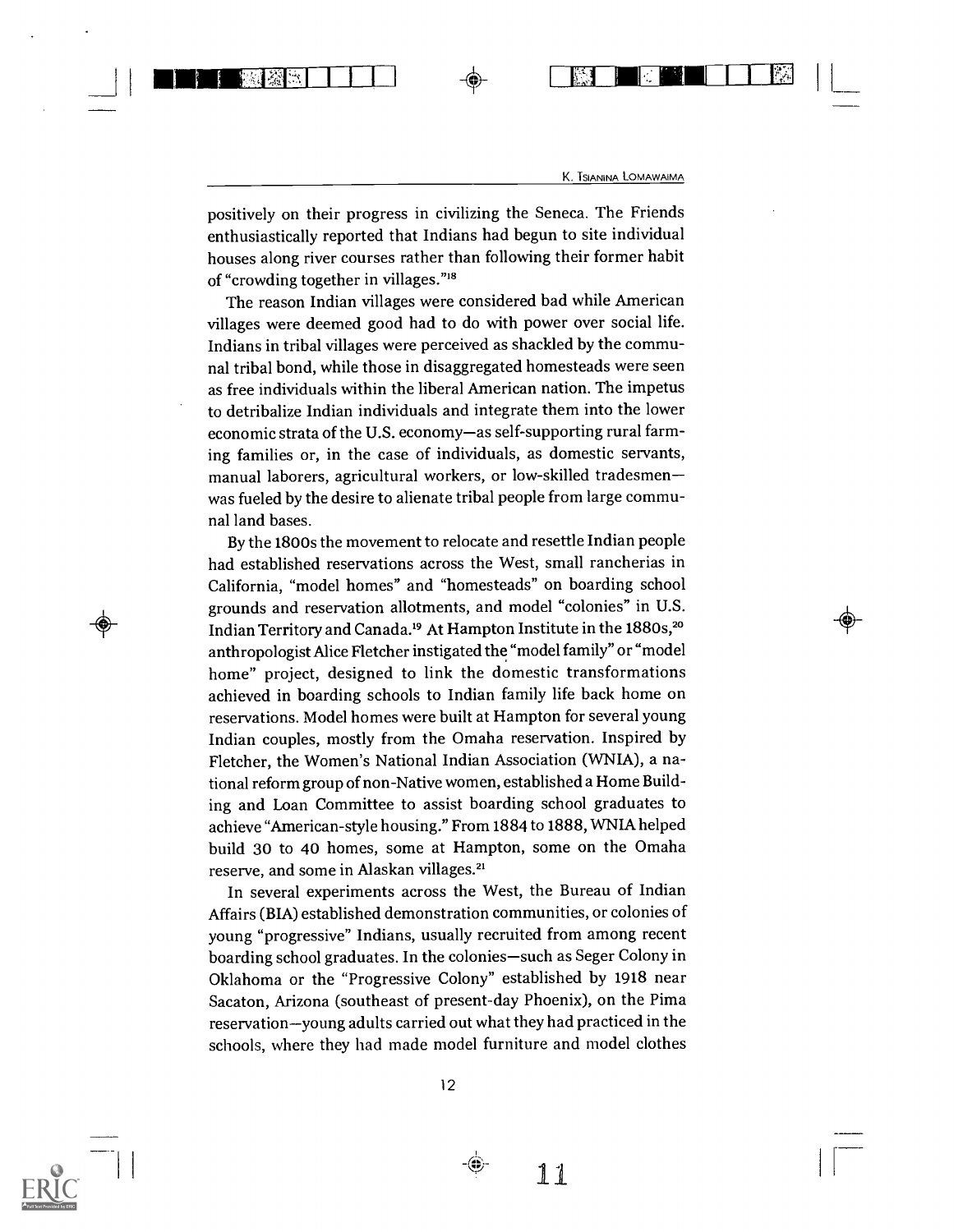#### THE UNNATURAL HISTORY OF AMERICAN INDIAN EDUCATION

and learned to care for baby doll "families." In the 1930s, using funds from the federal Subsistence Homesteads program, a small model community was built on the grounds of Chilocco Indian Agricultural School in Oklahoma. The plan was to build "just small, inexpensive homes" that graduates could buy on a 30-year plan, although the land would remain in government ownership. During the New Deal era, the BIA also established "rehabilitation communities" connected to adult education programs. Red Shirt Table on the Pine Ridge reservation and Grass Mountain on the Rosebud reservation were well-known rehabilitation communities.<sup>22</sup>

In 1830, a full century earlier, Canada had embarked on a similar experiment. Chippewas were "settled" at Coldwater and Lake Simcoe Narrows. A road was built between the two settlements, land was cleared for farming, and administrators hoped "White farmers and skilled workers" could be found to build homes for the Indians, who would work as farmers and carters. Chippewas and their White neighbors were equally unimpressed by the idea, and the experiment failed; Coldwater had been abandoned by 1837.<sup>23</sup>

"Model" communities created in Canada and the United States were primarily models of social surveillance and control. At several Canadian communities, the Tsimshian "model Victorian village" at Metlakatla (present-day Alaska), and in the Progressive Colony near Sacaton, Arizona, daily activities were rigidly scheduled, and the inhabitants were subject to cabin-to-cabin inspections.<sup>24</sup> Pedagogical methods of discipline, surveillance, time scheduling, and control were also implemented in missions, schools, and reservations. These methods were designed to produce economically independent workers so thoroughly saturated in the ideology of Indian inferiority they would willingly accept places in society that the larger society defined as appropriate to their needs and abilities.

#### Tenet 4: Civilization Requires Special Pedagogical Practices to Overcome Presumed Deficiencies in Indian Children and Adults.

The Jesuits in New France had been directed to introduce manual labor into Indian education as early as 1665. Early southwestern U.S. and California missions were described by Van Well as huge, self-supporting agricultural and industrial schools. The Franciscan



 $\bigoplus$ 

12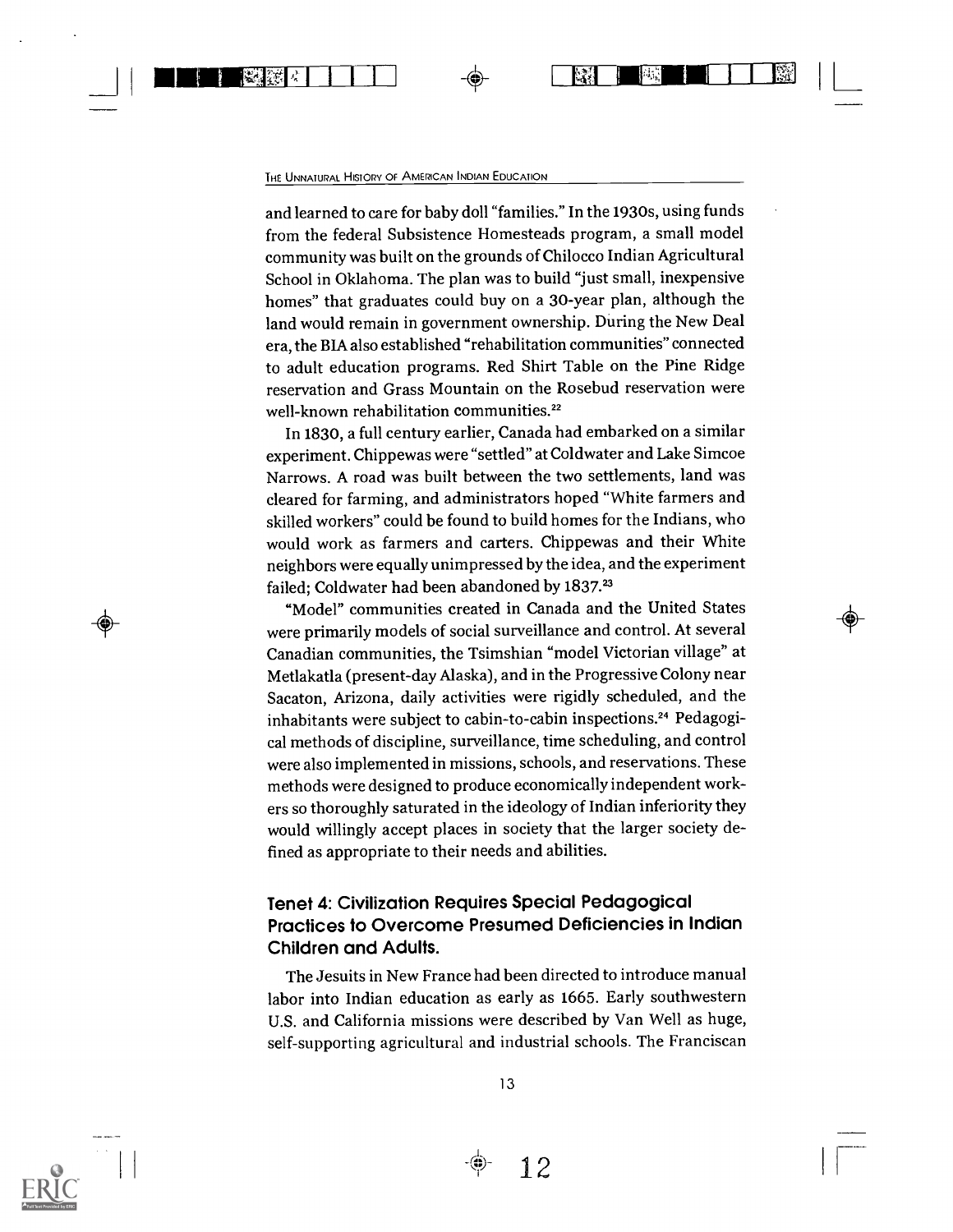a

fathers in the California missions classified their converts not by intelligence, character, or spirituality but by their ability to work.<sup>25</sup> Work, manual labor, vocational training-all refer to the essential perceived need to train Native Americans in hard labor.

amania amin'ny fivondronan-kaominin'i Pas-

Spanish missions served as early models for the American religious and federal boarding schools of the nineteenth and twentieth centuries. American boarding schools, in turn, were the models adopted in Canada after the 1879 Davin Report, commissioned by the Canadian government. Basic training in agricultural and domestic arts was thought to be fundamental to the civilizing process, and most educational systems required more student labor in fields, laundries, and shops than intellectual application in the classroom. Students were immersed in a life of labor, but their training was carefully designed not to create laborers who would compete economically against the privileged classes. Canadian education policy in 1910 stipulated that residential school curricula should "fit the Indian for civilized life in his own environment [emphasis added]," which meant stressing simplicity and practicality. First Nations people in Saskatchewan responded the next year by requesting that the Superintendent of Indian Affairs provide for schools that gave "more emphasis to classwork, and less to farming."26

Boarding and residential schools elevated manual labor and hard work to a pedestal as effective civilizing practices; cleanliness and orderliness were equally privileged pedagogical instruments of cultural transformation. The discipline of orderliness imposed the utmost uniformity of appearance on Native students. Uniforms, mission- or government-issued clothing, and regulation haircuts were essential markers of the "remaking" process in action. In addition to transforming the outward appearance of students and their work habits, emotionally charged pedagogical instruments such as liturgical music, popular songs and lullabies, ceremonies, dramas, and pageants were utilized to help reshape emotional expression, emotional life, and affective connections to culture and society.

In 1529 Franciscans established the St. John Lateran school to educate Mestizo children in Mexico City. Students wore distinctive uniforms, helped with the necessary labor, were subjected to a discipline of silence, and were under constant supervision, even through the night as they slept in their dormitories. Similarly, the "patio schools" for Mexican girls enforced strict uniformity of dress. A



-8)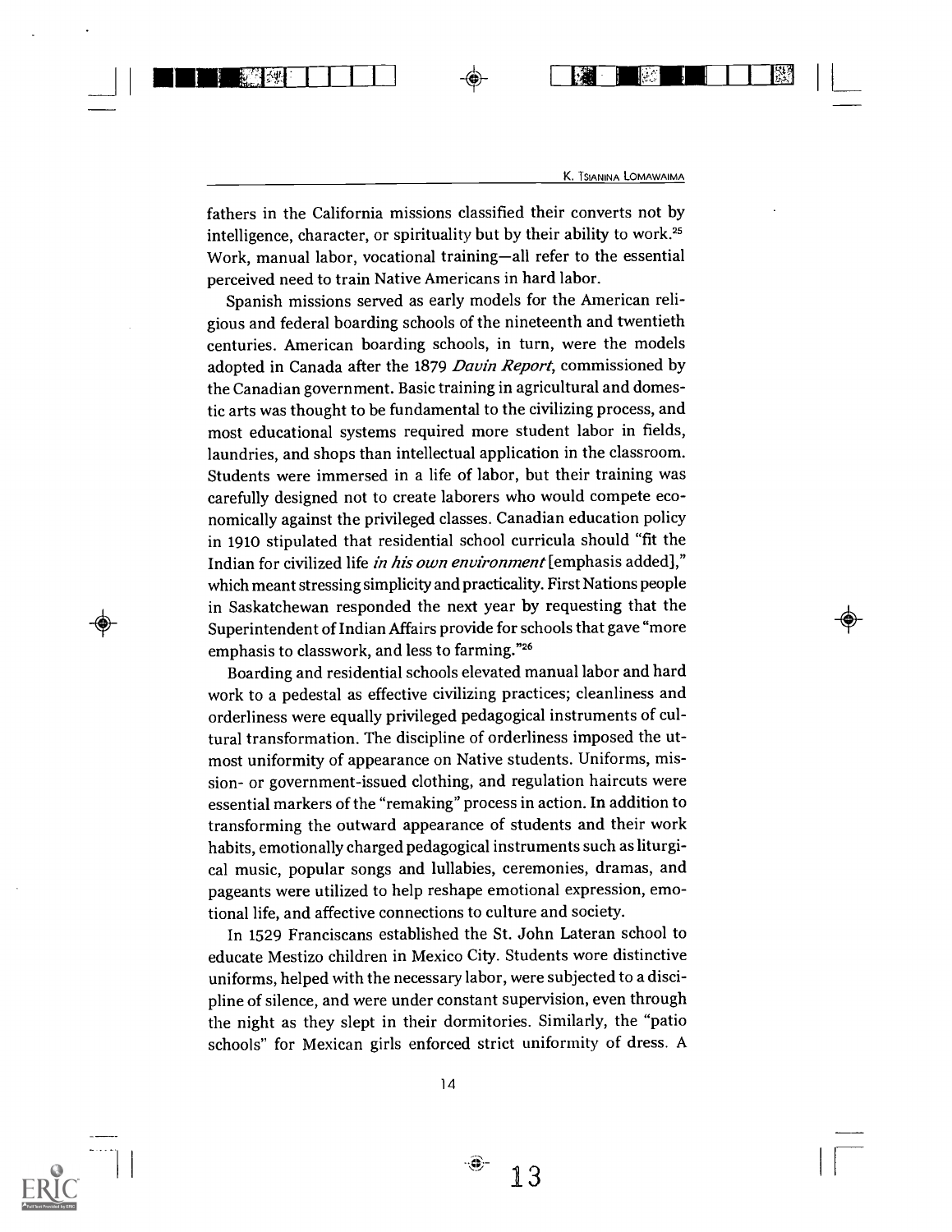$\checkmark$ 

#### THE UNNATURAL HISTORY OF AMERICAN INDIAN EDUCATION

contemporary observer noted there did "not exist a difference among them, even as regards a ribbon."27

This emphasis on uniformity and regimented discipline lasted four and one-half centuries as educational institutions strove to reshape Native individuals and societies. All American mission and federal boarding schools, from their inception until World War II, utilized the disciplines of military regimentation and uniformity to train students in subservience and conformity. Students at Chilocco Indian Agricultural School, one of the large off-reservation boarding schools, rose at dawn to march in close order drill; clad in government-issue GI uniforms, they carried unloaded Enfield rifles and executed precise drill patterns in response to the orders of student officers. Girls at Chilocco were punished if they refused the GI shoes, which they derisively called "bullhides," and attempted to wear shoes sent from home-shoes with "nonregulation" laces or a patch of gray "color."28

Yet other parts of the process of colonial education focused on transforming emotional expression and connections to Native ceremonial and social life. Educators through the ages have recognized the strength and endurance of emotional bonds to cultural phenomena formed early in life and reinforced through ritual, pageantry, theater, song, music, and dance. Sixteenth-century Franciscan schools in Mexico introduced Catholic social activities, fiestas, religious dramas, and music to provide "an emotional overtone to many of the drab and more repetitious drill methods." The priests recognized that the festive pageants and tableaux of Catholicism psychologically engaged potential converts "through active sensation and emotional association with the new order."28

Catholic missionaries in New France relied on lurid pictures of heaven and hell as well as the highly developed material culture of Catholic piety: rosaries, medals, statues, colored beads offered as prizes for correct rote memorization, colored sticks used to tally sins, and the crosses, bells, and candles of the church. One fervent proselytizer at Onondaga "made up for the lack of a church bell by running through the village before service calling out 'Fire! Fire! Ever burning hellfire!" Given the high rates of Native mortality due to infectious epidemic crowd diseases such as measles, smallpox, and influenza (sometimes introduced by the missionaries themselves), it is not surprising that death and the afterlife preoccupied

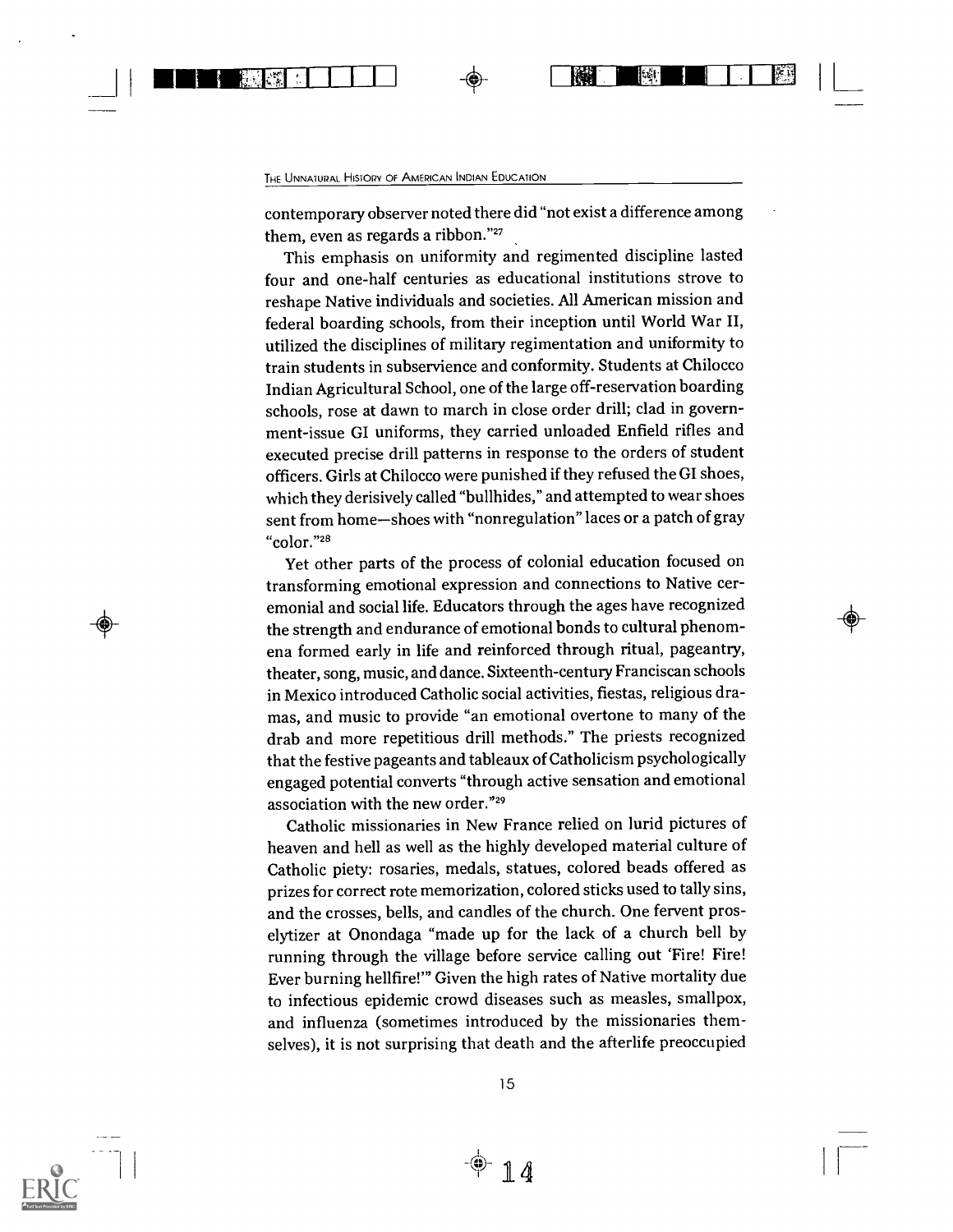111111.11 ICI <sup>1</sup> <sup>1</sup> + <sup>71</sup> 111111ril' L

Native peoples as well as the priests. One can only imagine the response of Native communities to the threat "Fire! Fire! Ever burning hellfire!"3°

One Canadian missionary thought the Natives tended to be "sad" by nature so he set spiritual songs to "various joyful tunes" to lift their spirits. Similarly, the fathers in Alta California often described "a melancholy attitude among many converts." The Natives' general depression in the face of forced labor, gender segregation, and high death rates (particularly among infants, women, and children) should not seem surprising to us, but it was remarked upon by European contemporaries. Ludovik Choris, illustrator on the Russian expedition to California (1815-1818) led by Otto von Kotzebue, wrote of the Costanoan and Coast Miwok neophytes he sketched at the San Francisco mission, "I have never seen one smile; I have never seen one look one in the eye."31

Father Jean Pierron labored in the mission fields among the Mohawk in New France. Pierron illustrated cards with the Christian mysteries and invented a game called "Point to Point," which illustrated human life from "the point of birth to the point of Eternity." Pierron endorsed the use of brightly colored, garish, even lurid visual aids such as "fear-inspiring images of the torments of hell and purgatory" because, in his words, "one must begin by touching their hearts, before he can convince their minds." More recently, alumni of the Blue Quills Residential School in Alberta, Canada, recalled that the pictorial catechism used in the 1930s vividly depicted two roads. One road led up to heaven and was traveled only by Whites; the lower road to hell was populated entirely by Indians.<sup>32</sup>

Hearts could be touched, however, without necessarily persuading minds to change. Sometimes Indian students interpreted or transformed festive occasions on their own terms. Jacqueline Gresko proposes that in Saskatchewan and British Columbia, the "brass bands, sports teams and school spirit" of the Catholic schools "laid the foundation for such present-day [Native] cultural institutions" as the powwow and War Dance Festival.33

In the praying towns of New England, potential converts to Puritan Christianity had to be accepted into a congregation according to established standards set by, but not necessarily practiced by, English congregations. Puritans eschewed emotionally expressive religious behavior; they viewed prophets of more "enthusiastic" Chris-

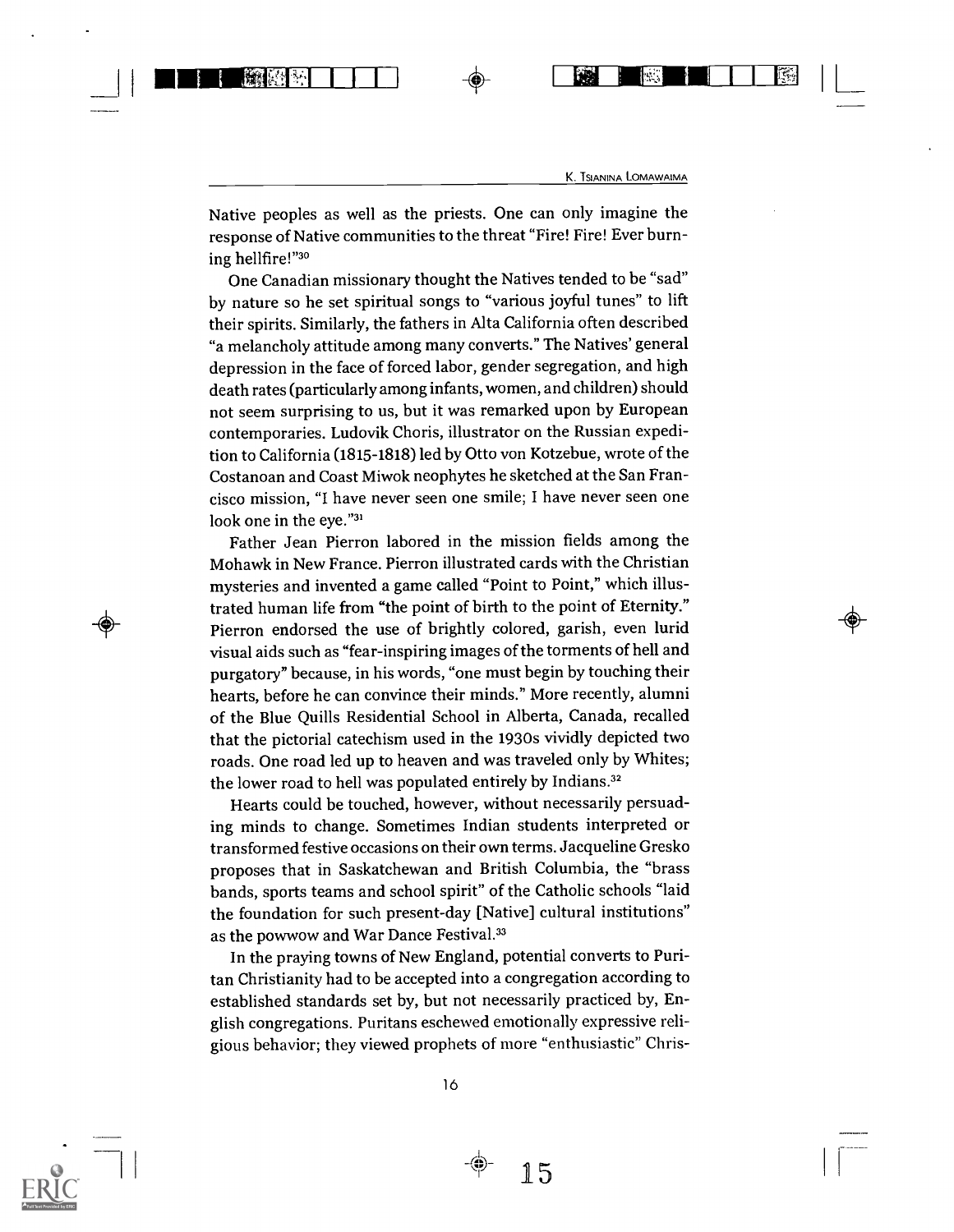■■ 野孫安

tian denominations as instruments of the devil. Native inhabitants of praying towns such as Natick, Massachusetts, however, were compelled to demonstrate all the symptoms of emotional breakdown to be judged authentic converts. Even by contemporary English descriptions, New England natives were "well known not to be much subject to tears," but John Eliot wrote that the continuous cycle of weeping and confessions at Natick gave him "greater hope of great heartbreakings." One could argue that Eliot's "great heartbreakings" were the overt physical signs of the inner psychological transformations achieved through brainwashing, cultural attack, and epidemic mortality. Natick's citizens went through more than a half-dozen tear-filled, public confessional traumas before the congregation was approved.34

1 - 1

In the federal boarding schools of the nineteenth and twentieth centuries, federal staff stereotypically expected Indian students to display a certain stoicism, and educators bent their efforts toward instilling "appropriate" forms of emotional expression. The stoicism in public at least-should perhaps come as no surprise. Children found themselves in difficult, often hostile circumstances, where their own language, religion, culture, behavior, and individualism were under constant, systematic attack. In that kind of setting, who would admit to uncertainty or weakness before the enemy? Personal narratives and autobiographical accounts of boarding school life are full of references, however, to tears shed in private, often in bed at night.35 Even if the cause was "only" homesickness, emotions were better kept to oneself.

 $\left( \Phi \right)$  and  $\left( \Phi \right)$  $\,\,\,\,\,\,\,\,\,\,$ 

Federal educators turned to stereotypes of Indian emotional and physical "deficiencies" to explain student behavior and to justify federal reshaping of Indian emotional life and expression. In a 1900 newspaper interview, federal Superintendent of Indian Schools Estelle Reel said this about Indian children under her charge:

[The Indian child's] face is without that complete development of nerve and muscle which gives character to expressive features; his face seems stolid because it is without free expression, and at the same time his mind remains measurably stolid because of the very absence of mechanism for its own expression.<sup>36</sup>

The stoic and silent Indian is an enduring stereotype worth con-



1 7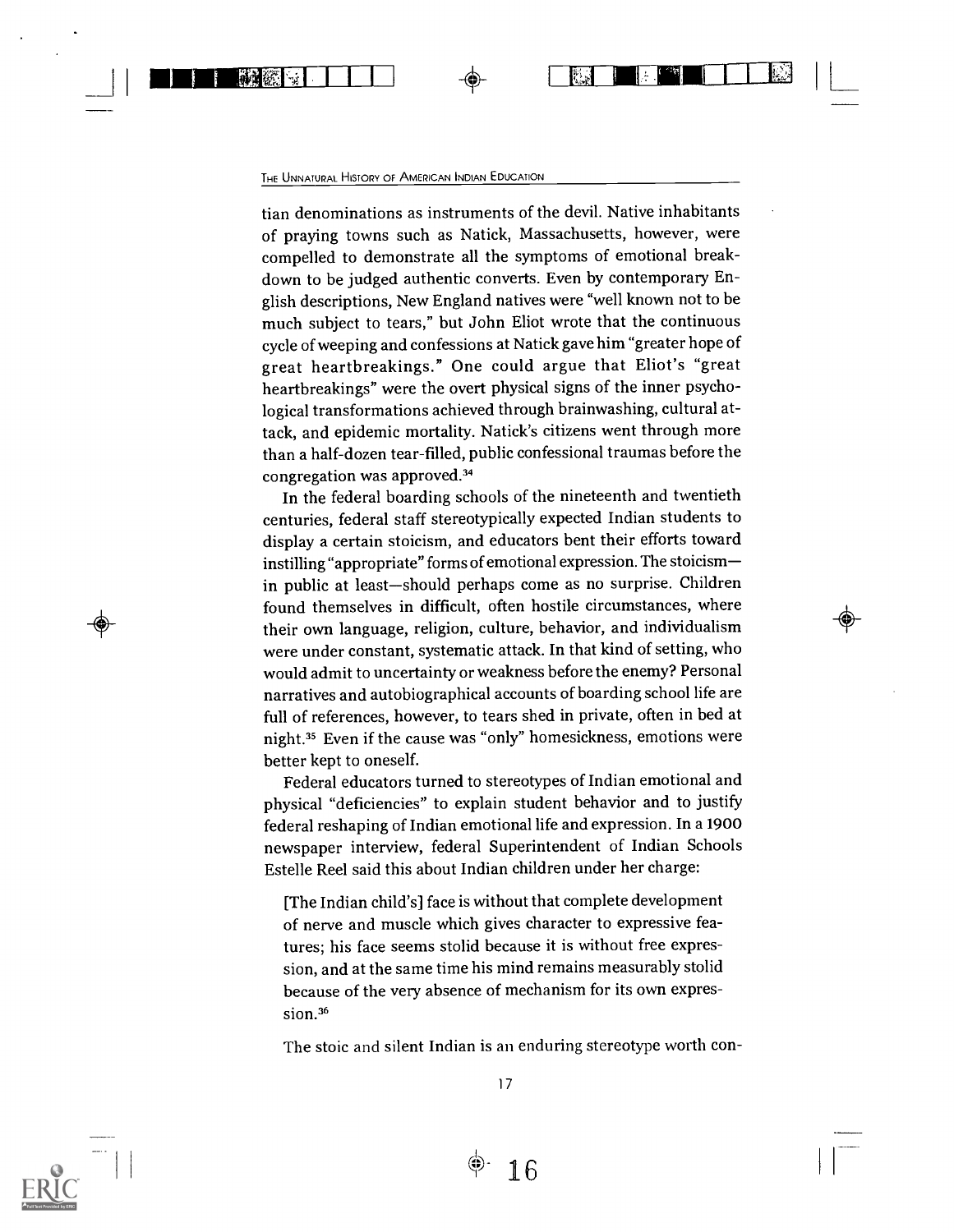sidering in this analysis of what is *natural* and what is culturally constructed. It is undeniably true that linguistic and social rules governing language use, and the interplay between spoken language and silence, differ among Native languages and between Native languages and English. However, we should consider the role that colonial education may have played in creating a social reality that has fed the stereotype of silence and stoicism. As mentioned earlier, Mestizo students at the St. John Lateran school in the 1530s wore distinctive uniforms, helped with work to sustain the school, and were kept under surveillance night and day. They were also subject to a discipline of silence. Girls at the associated *patio* schools were taught good (Spanish) manners and domestic skills (such as sewing and needlework to decorate the church), clothed in uniform dresses, kept occupied at all times, and uplifted through "silence and prayer."37

<sup>I</sup> 11.1110'11-1-1 + <sup>I</sup> Fi II lilt <sup>I</sup> <sup>I</sup> <sup>I</sup>

Imposed silence is as much a part of nearly five centuries of colonial education as uniforms, manual labor, and relocation. Silence has been an integral part of the discipline, regimentation, and internal transformation demanded of Indian children by colonial educators. If we hope to understand contemporary classrooms and contemporary Indian learners, we *must* examine Native cultures and knowledge bases, including rules governing language use and silence use. We must also examine the historic legacies of colonial education that may have created or contributed to ideas of Indian "silence." This is only one example of a more complex consideration of colonial education and its legacy of assumptions, which today are accepted, without question, as natural.

#### Conclusion

What are some of the *natural truths* specific to colonial education? This chapter examined four tenets common to colonial education over the centuries:

1. Native Americans were savages who had to be civilized. This meant providing instruction in all aspects of a European American lifestyle. The markers of a civilized life included learning a new language (Spanish, French, or English) and adopting domestic customs (such as dress, hairstyle, and family structure) and economic technologies (such as architecture, foods, agricultural methods, trades, crafts, and so on) of the colonial nation.

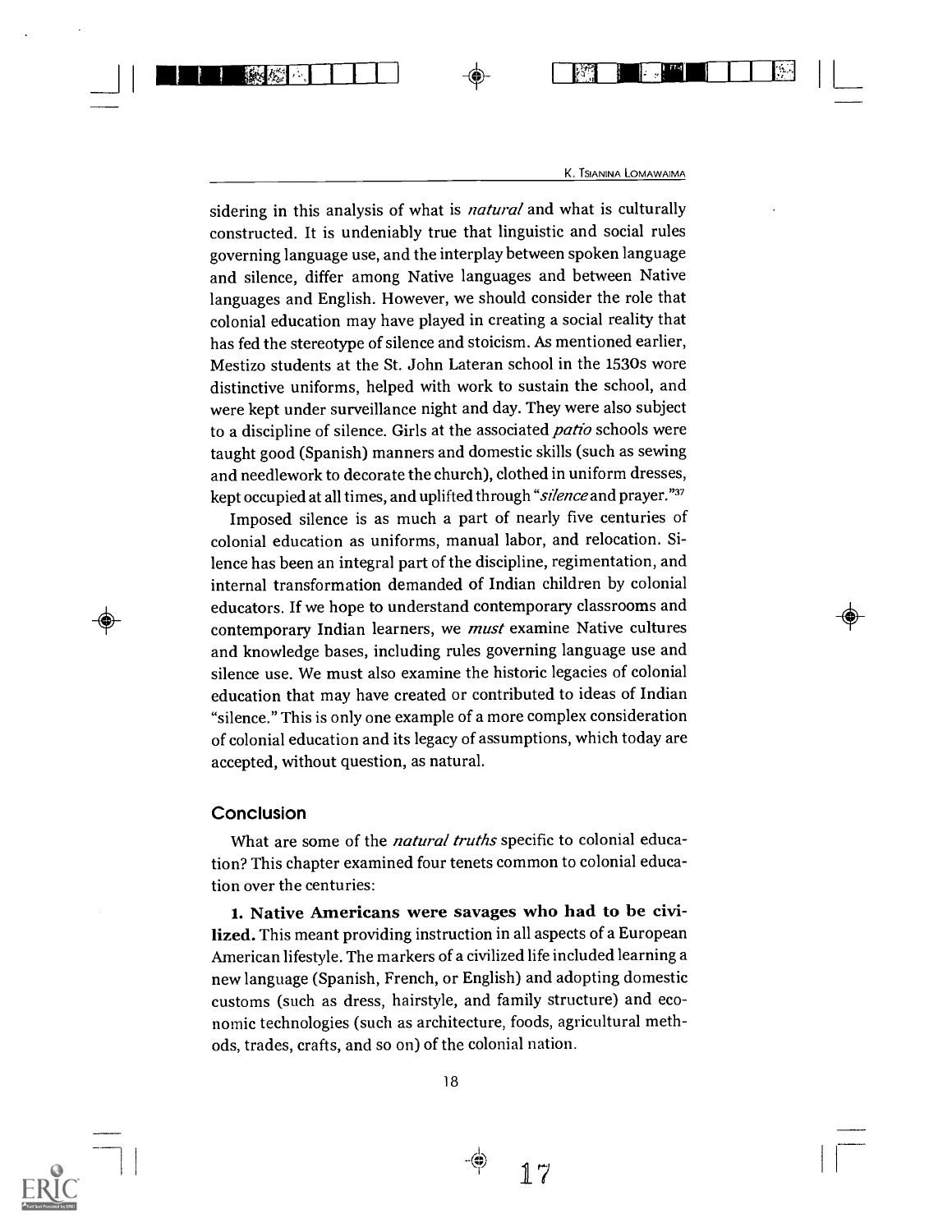2. Civilization required Christianization. The specific denominations have varied from nation to nation and by region, but Catholics, Baptists, Moravians, Mennonites, Quakers, and Mormons were prominent in the vast proselytizing mission.

1111111111111M1 <sup>I</sup> <sup>I</sup> <sup>I</sup> <sup>1</sup> 4 EWE ft BIM

3. Native communities should be politically and legally subordinate to the nation state, even if it means relocating them. Examples include the seventeenth- and eighteenth-century resettlement of Native peoples in New England into Puritan praying towns; the colonial resettlement of Native nations of New France into reductions and of New Spain into missions or reducciones; the eighteenth- and nineteenth-century resettlement of Native Americans onto reservations and rancherias; the resettlement of Native children into mission, manual labor, residential, and boarding schools; and the relocation of Indian workers and families into cities in the 1950s and 1960s. All of these new settings for Native people have been under the direct political control and legal jurisdiction of the colonizing nations.

4. Specific pedagogical methods were needed to overcome deficits in mental, moral, and physical characteristics. These methods typically included a military model of mass regimentation, authoritarian discipline, strict gender segregation, an emphasis on manual labor, avoidance of higher academic or professional training, rote memorization, and drill in desired physical and emotional habits.

Because these tenets are so deeply rooted in European philosophy and practice, so widely shared by colonial nations, and so enduring over time, they have been accepted uncritically by generations as "natural facts."38 The first two tenets concerning civilization and Christianization may sound obsolete-or, at least, politically incorrect. The modern reader may wonder why it is necessary to bother with these dusty old ideas in a volume dedicated to contemporary research and practice in Indian education. Rephrasing these ideas in more contemporary terms makes clear that such ideas are still with us: Instead of saying "Indians must be civilized," we might say "Native Americans have been victims of backwardness, isolation, and discrimination, and must be brought into the American mainstream." As American society becomes more secular, the dismissal of Native spirituality continues. Instead of saying "Indians must be-



 $\bigoplus$ 

19

**BEST COPY AVAILABLEST**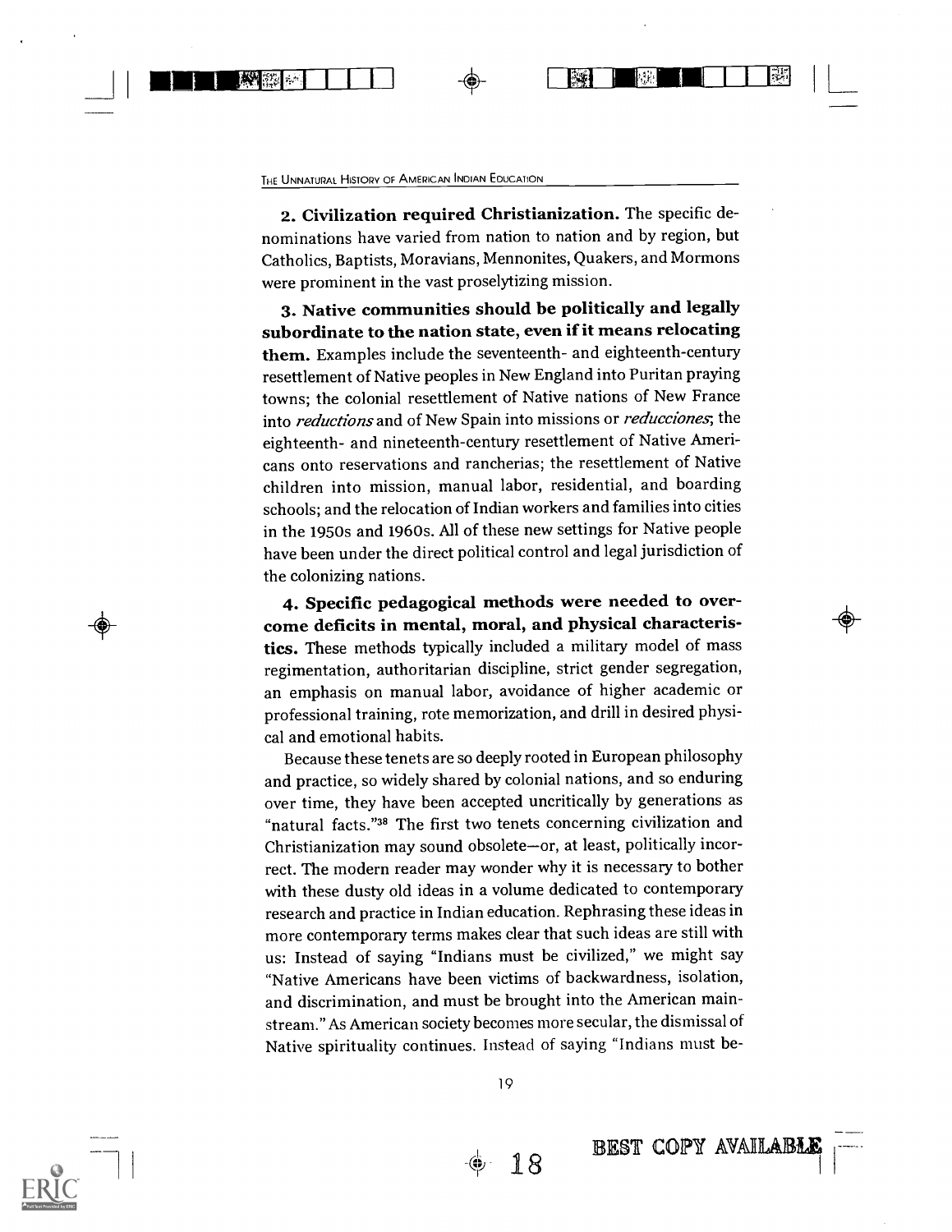come Christians," substitute "Native Americans must be welcomed and integrated into an American way of life that makes decisions based on science, not superstition."

1.11111111P141 <sup>1</sup> 111111-T1-1

The third tenet needs no rephrasing at all to sound current: Native communities should be politically and legally subordinate to the larger nation state. In evaluating the currency of this tenet, listen to the antitreaty activists who believe treaties are not constitutional documents but mere historic relics conferring undeserved rights on a select few. They do not support tribal sovereignty, self-government, self-determination, or self-education. Listen also to the proponents of "English only" initiatives, who believe the survival of Indigenous languages (along with Spanish) poses a threat to the moral and cultural fabric of the United States. Listen to the Supreme Court, a body deeply threatened by the survival of Native religious beliefs and practices, as evidenced in recent decisions denying religious freedom protections.39 It seems clear that much of America still believes American Indians *must* be subordinate peoples and polities.<sup>40</sup>

Lastly, the tenet calling for a special pedagogy for Indian learners has its contemporary guises as well. Do people believe that American Indian children (or the children of other ethnic groups) require special pedagogical methods to learn because those children possess peculiar traits or insufficiencies? Listen to recommendations of reformers responding to the pedagogical challenges posed by so-called disadvantaged populations: they require vocational education or manual training, they're visual or right-brain learners, they're not verbal, they're culturally deprived, they don't think abstractly, and the list goes on.4'

The enduring tenacity of these four tenets prompted the analysis in this chapter; we should not underestimate the power these propositions still wield in shaping popular thought and influencing public policy about Native Americans.<sup>42</sup> There is a historic connection-a family tree-that leads from the first and second tenets to the third and fourth. The legacy of these notions is still with us today.

To recognize and resist the same old ideas in new forms, we need to describe the ideas, articulate their connections, and make clear how they have been implemented in different times and places. We need to map the similarities between old ideas and new so we can judge for ourselves whether the new are really new, or whether old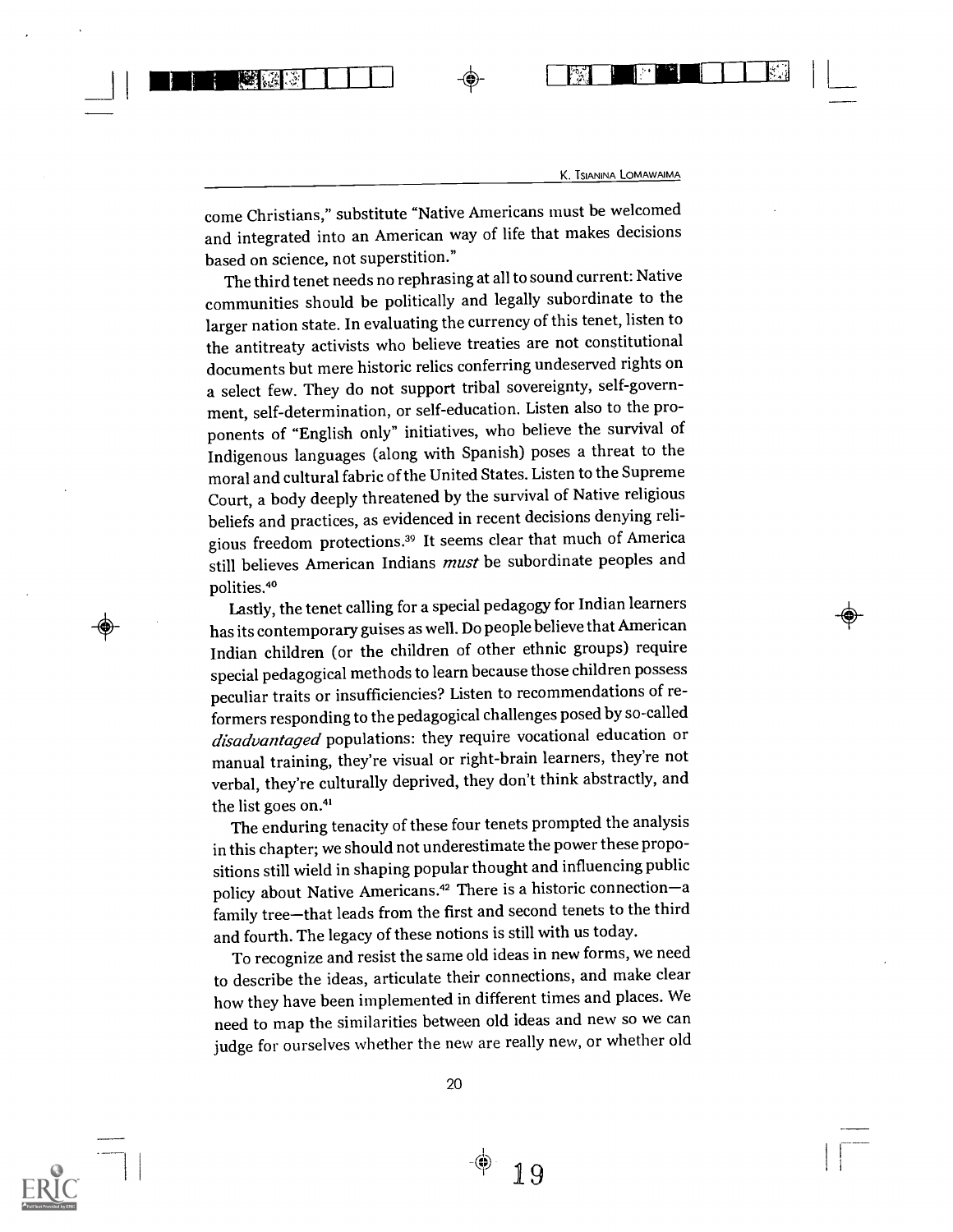#### THE UNNATURAL HISTORY OF AMERICAN INDIAN EDUCATION

 $\begin{pmatrix} 1 & 1 \\ 1 & 1 \end{pmatrix}$ 

ideas are still being accepted as *natural* facts. The colonial education of American Indians continues today. The four tenets discussed here still permeate textbooks and readers in many public, private, and parochial schools.

While some classrooms are deeply implicated in the continuation of colonial education, in other places, many Native children now have access to community schools that integrate Native culture, language, and curriculum.<sup>43</sup> Pedagogical practices, curricula, and teachers have changed significantly in recent decades, but the insidious legacy of colonial education has not been vanquished yet. It stretches far beyond classrooms and schools. Stereotypes, falsehoods, and plain ignorance permeate television programming; movies; romance paperbacks and their provocative covers; sports teams and their mascots; advertising copy, images, and trademarks; country-and-western songs; and toys and dolls-all the flotsam and jetsam of American popular culture.

The stereotypes of Native America may seem inescapable, but they are not inevitable. As long as stereotypical ideas are accepted as natural facts, they will never be scrutinized, analyzed, or revised. They will continue to be dominating influences in the training of young minds, Native and non-Native alike. Native and non-Native educators have an opportunity and responsibility to scrutinize, analyze, and revise the natural truths and the pedagogical theory and practice they implement every day. Searching for the legacies of colonial education is one place to begin.

#### **Notes**

1. K. Tsianina Lomawaima (Creek) is a faculty member of the University of Arizona American Indian Studies Program. She would like to thank her colleagues at the University of Arizona, Teresa McCarty, Jay Stauss, and David Wilkins; Tom Biolsi of Portland State; and the anonymous reviewers of this volume for their careful and critical readings of this essay. She also is indebted to Teresa McCarty for assistance with references to contemporary research on language, literacy, and curriculum.

2. Scholars currently agree Native American populations suffered mortality rates of 90-95 percent due to epidemic diseases introduced by European, African, and Asian populations. Scholars do not agree on pre-1492 Native population numbers: estimates range from 900,000 to 18 million. For detailed debates over population counts and the impact of diseases, see Dobyns, Their Number Become Thinned; McNeill, Plagues and Peoples; Snipp,

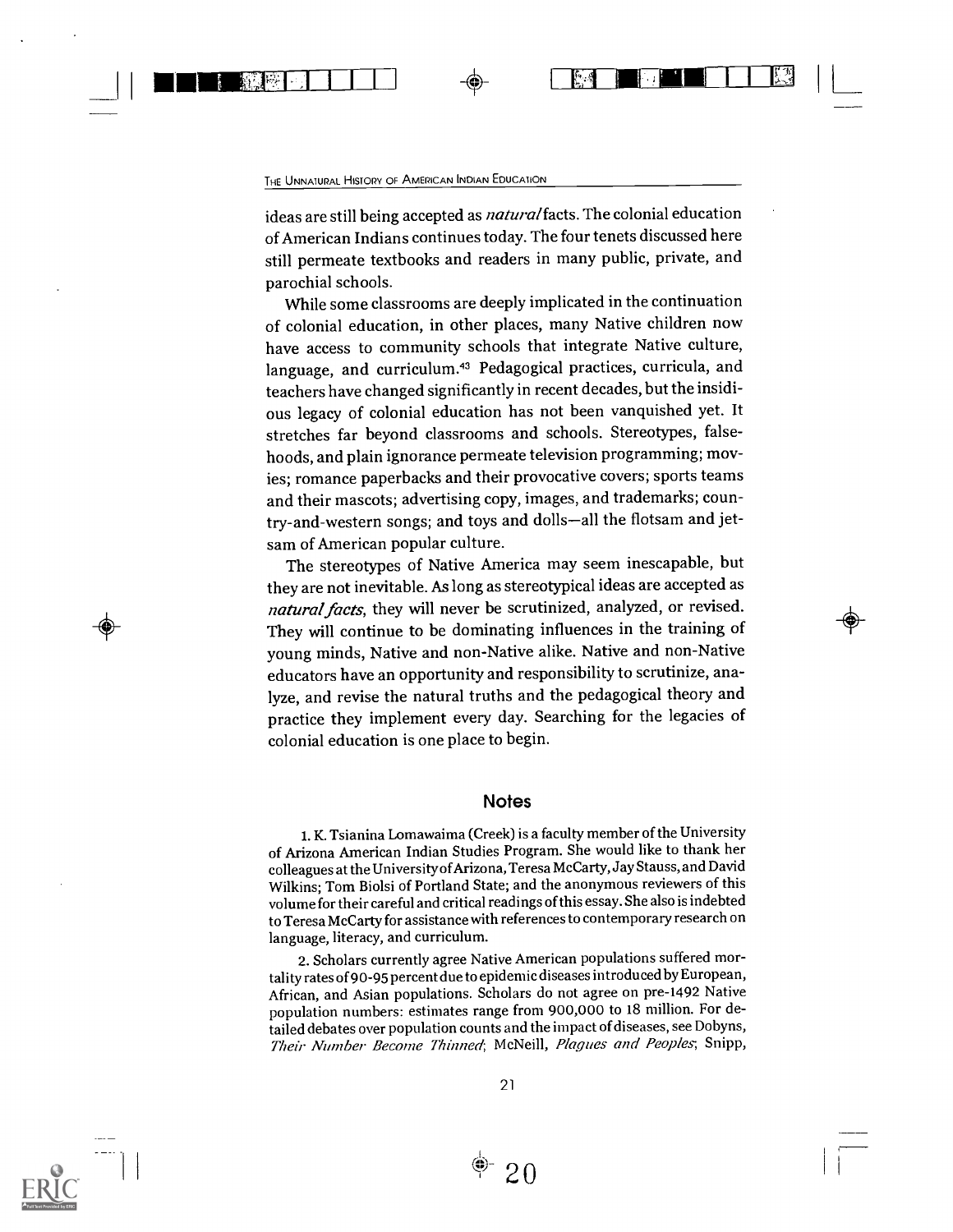BS.

American Indians; Thornton, American Indian Holocaust, and Verano and Ubelaker, Disease and Demography. For associated ecological changes, see Cronon, Changes in the Land.

us1111. A. <sup>I</sup> <sup>I</sup> <sup>I</sup> <sup>1</sup> <sup>I</sup>

3. Weatherford, *Indian Givers* details examples of how Native American technologies and concepts in agriculture, cuisine, government, architecture, etc. have impacted the world. See Blackburn and Anderson, Before the Wilderness for Native Californian strategies ofland use and resource management that entailed extensive human manipulation of environments. See Nabhan, Enduring Seeds for advanced cultural technologies in the American Southwest.

4. The reassertion of sovereignty in self-education has been facilitated by congressional legislation: the Economic Opportunity Actof 1964 (Public Law 88-452), which established the Office of Economic Opportunity [0E0] and led to Head Start, Upward Bound, Job Corps, Volunteers in Service to America [VISTA], and Indian Community Action Programs such as the Rough Rock Demonstration School, Navajo Nation (1966); Elementary and Secondary EducationActof1965 (ESEA) (Public Law 89-10); Title I, which amended the ESEA to include Bureau of Indian Affairs (BIA) schools; IndianEducationAct of 1972 (Public Law 92-318, Title IV); 1975 Indian Self-Determination and Education Assistance Act (Public Law 93-638); creation of the American Indian Policy Review Commission in 1975 (Public Law 93-580); and 1990 Native American Languages Act (Public Law 101-477, Title I). The reassertion of sovereignty has also been facilitated by presidential executive orders such as President, Memorandum, "Government-to-Government Relations with Tribal Governments." For a review of research on Indian education in the twentieth century, see Lomawaima, "Educating Native Americans."

5. Much of American education has been built on a foundation of religious worldview, particularly nineteenth-century Protestantism. See Cremin, Traditions of American Education for a description of the moral force of Protestantism at the turn of the twentieth century. (The author is indebted to an anonymous reviewer for this citation.) Of course, many contemporary Christians believe Christianity and civilization are still inextricably linked. Some sectors continue to assert that deeply rooted European American cultural values, such as the patriarchal family, are essential to Christianity and to sustaining the "family values" of a civilized nation.

For more on missionary education of Native American children, see Barr, "Pottawatomie Baptist Manual Labor Training School"; Neely, "Quaker Era of Cherokee Indian Education"; and Southwick, "Educating the Mind."

6. In the late 1920s and early 1930s federal schools went through a reform process initiated by a detailed report on the Office of Indian Affairs known as the Meriam Report, after Lewis Meriam, leader of the research team. Report published by the Institute for Government Research (see bibliography), which later became the Brookings Institution.

John Collier, Commissioner of Indian Affairs from 1933 to 1945, instituted a radical change in federal Indian education policy. He supported the right of Native people to practice their own religions and instructed federal employees no longer to harass or prosecute Indians for their religious beliefs and practices. See Philip, John Collier's Crusade for Indian Reform.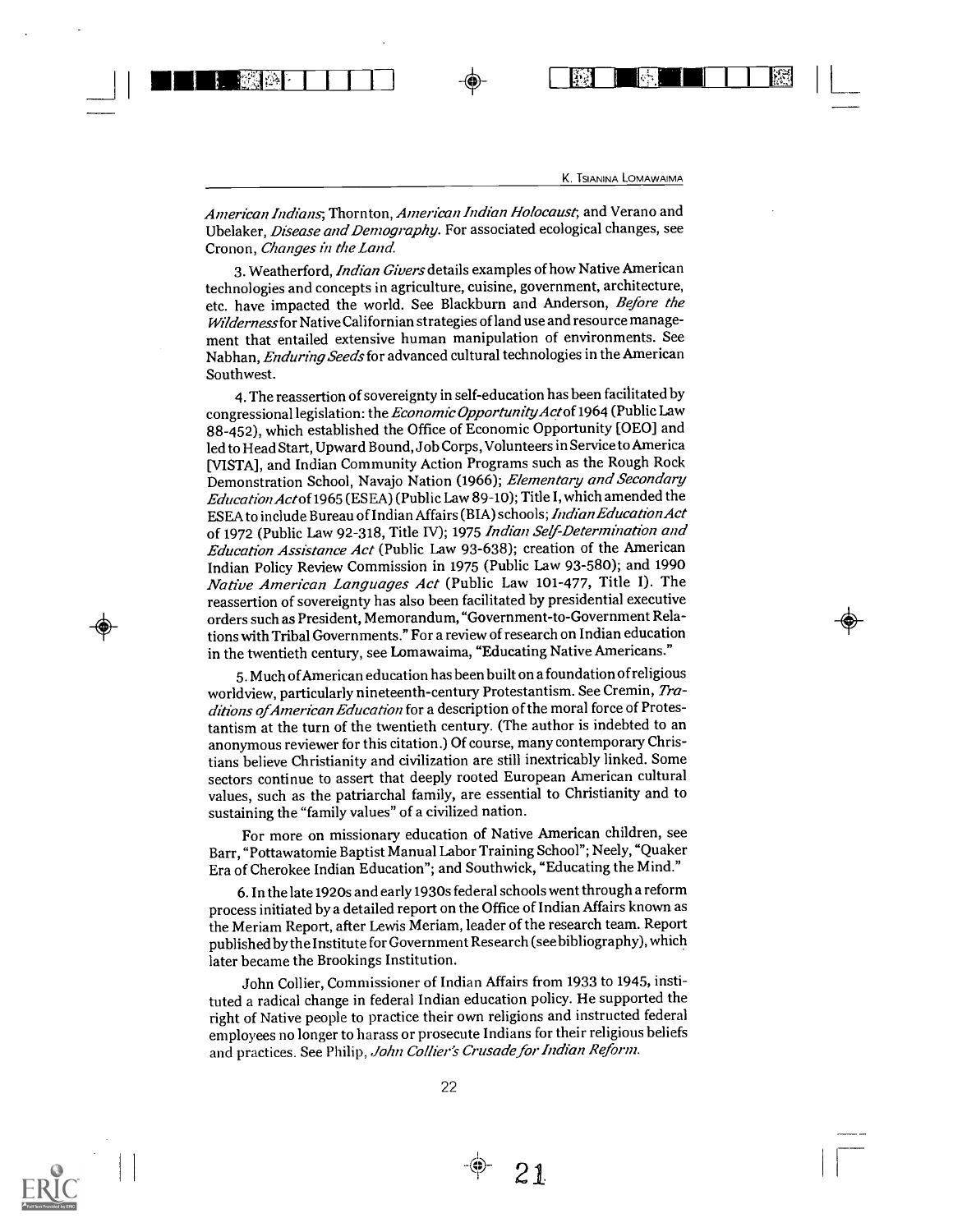# THE UNNATURAL HISTORY OF AMERICAN INDIAN EDUCATION

j RIMMINICAPIN RIMA I II I

7. Armstrong, *Indian Question*, 10. For excellent surveys of this philosophical and ideological genealogy, see Berkhofer, White Man's Indian; Dickason, Myth of the Savage; Jennings, Invasion of America; Pearce, Savagism and Civilization; and Takaki, A Different Mirror.

For more specific details on western European notions of the wilderness and the savagery it harbored, see Bartra, Wild Men in the Looking Glass and Bernheimer, Wild Men in the Middle Ages.

8. Van Well, *Educational Aspects of the Missions*, 1; Dickason, *Myth of* the Savage, 251, 274.

9. New France included the lands controlled by France in North America before 1763. It commonly refers to France's holdings in southcentral Canada and parts of what is now the northeastern United States, east and south of the Great Lakes.

10. Jaenen, "Education for Francization," 46.

11. New Spain, from 1521-1821, included territory now in the southwestern United States, Florida, Texas, Mexico, Central America north of Panama, the West Indies, and the Philippines.

12. See Sando, Pueblo Nations.

13. Van Well, *Educational Aspects of the Missions*, 22; Jackson and Castillo, Indians, Franciscans, and Spanish Colonization, 82. See also Findlay, "Elusive Institution" and Castillo, Native American Perspectives.

14. The purpose of learning the Native language was to facilitate the conversion and assimilation process; everyone involved in the "civilization" project believed in the ultimate transition to the French language. As Samuel Champlain commented, "With the French language they [Native peoples] may also acquire a French heart and spirit," quoted in Jaenen, "Education for Francization," 46.

15. Jennings, Invasion of America, 252; Simmons, "Conversion from Indian to Puritan," 215, 214.

16. In May 1677 the Massachusetts General Court restricted all Indians within the colony's jurisdiction to four plantations: Natick, Punkapaug, Hassanimesit, and Wamesit. In 1681 the four were reduced to three; Indians found outside these "reservations" were sent to "the House of Corrections or Prison," quoted in Kawashima, Puritan Justice and the Indian, 29.

See Szasz, *Indian Education in the American Colonies* for more details on English and federal colonial Indian education in NewEngland. For information about the mission efforts of John Eliot, the Mayhews, and others, see Kawashima, Puritan Justice and the Indian; Simmons, "Conversion from Indian to Puritan"; Ronda, "We Are Well as We Are"; and Salisbury, Manitou and Providence.

17. See Bowden, American Indians and Christian Missions for background on the praying towns.

18. Society of Friends of Pennsylvania and New Jersey, A Sketch, 10.

19. Some colonies were established more for public relations than for transforming Indians. In the early 1900s the well-publicized File Hills Colony



#### BEST COPY AVAILABLE

a.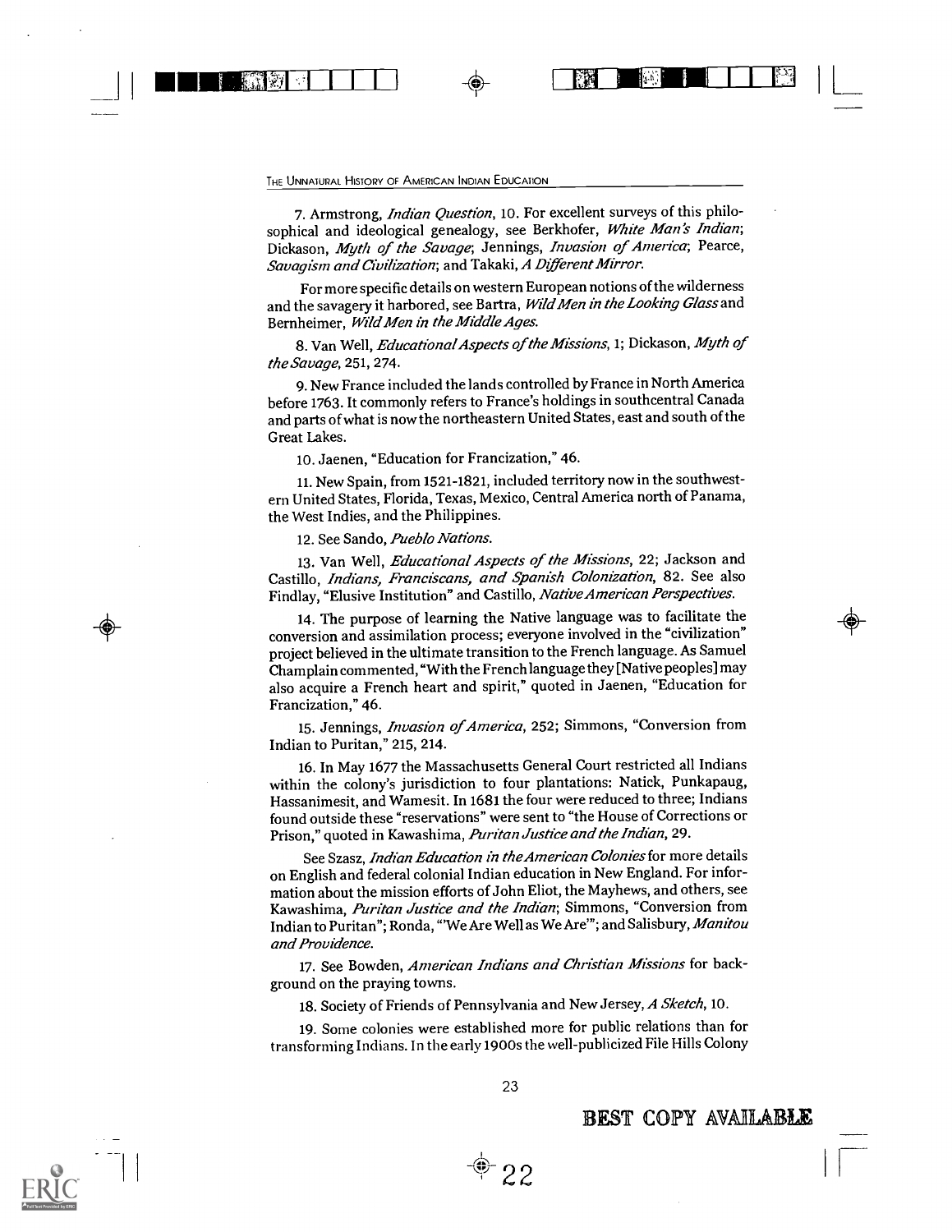URTIMI I I LA TERRA ENTRE EN LA TERRA EN LA TERRA EN LA TERRA EN LA TERRA EN LA TERRA EN LA TERRA EN LA TERRA EN

in southern Saskatchewan was a showpiece for Canadian and international visitors; other Indians "were neither allowed to tour through or visit individually," quoted in Carter, "Demonstrating Success," 3.

20. Hampton Institute was founded in Virginia after the Civil War by General Samuel Chapman Armstrong, son of New England missionaries to Hawaii. The normal school was designed to educate freed African Americans as teachers for Black children in the South; Hampton was founded on a premise of racial hierarchy. Its students were inculcated with an ideology of White superiority and the "proper" place of the Black race as laborers in the Southern economy. Hampton also educated Indian children for a period in the late 1800s. For more on Hampton, see Hultgren and Molin, To Lead and to Serve and Lindsey, Indians at Hampton Institute.

21. Mathes, Helen Hunt Jackson, 131.

22. The author is grateful to Thomas Biolsi for bringing these communities to her attention. For more information, see Biolsi, Organizing the Lakota and Lomawaima, "Shacks, Huts, Coops and Wickiups."

23. Wilson, "'No Blanket to Be Worn in School'," 70.

24. Metlakatla, in British Columbia, was created in 1862 and strictly controlled by missionary William Duncan. In 1891 the U.S. Congress established the community of Metlakatla in southeastern Alaska for Tsimshian who had migrated from British Columbia, cited in Prucha, Great Father, 1129.

25. Jackson and Castillo, Indians, Franciscans, and Spanish Colonization, 13.

26. Barman, Hébert, and McCaskill, Indian Education in Canada, 8-9.

27. Barth, "Franciscan Education," 82, 102.

28. The first federal off-reservation boarding school was established in 1879 in Carlisle, Pennsylvania, under the command of Army officer Richard Henry Pratt. Chilocco, Haskell Institute in Lawrence, Kansas, and Genoa Indian School in Nebraska were established in 1884. By the turn of the century, some 25 schools had been constructed. A few, such as Chemawa in Salem, Oregon, and Sherman Institute in Riverside, California, remain open today as high schools. Haskell, now known as Haskell Indian Nations University, is the only federally run college for American Indians. For histories of boarding schools and analyses of the impacts on Indian lives and communities, see Adams, Education for Extinction; Child, Boarding School Seasons; Child and Lomawaima, "Boarding School Education"; Coleman, American Indian Children at School; Haig-Brown, Resistance and Renewal; Hultgren and Molin, To Lead and to Serve; Hyer, One House, One Voice, One Heart; Lindsey, *Indians at Hampton Institute*; Lomawaima, "Domesticity in the Federal Indian Schools"; Lomawaima, They Called It Prairie Light; Lomawaima, "Educating Native Americans"; Lomawaima, "Estelle Reel"; Lomawaima, "Shacks, Huts, Coops and Wickiups"; and McBeth, Ethnic Identity.

29. Barth, "Franciscan Education," 192-194. See also Eggan, "Instruction and Affect."

30. Grant, Moon of Wintertime, 34, 50.



 $-23$ BEST COPY AVAILABLE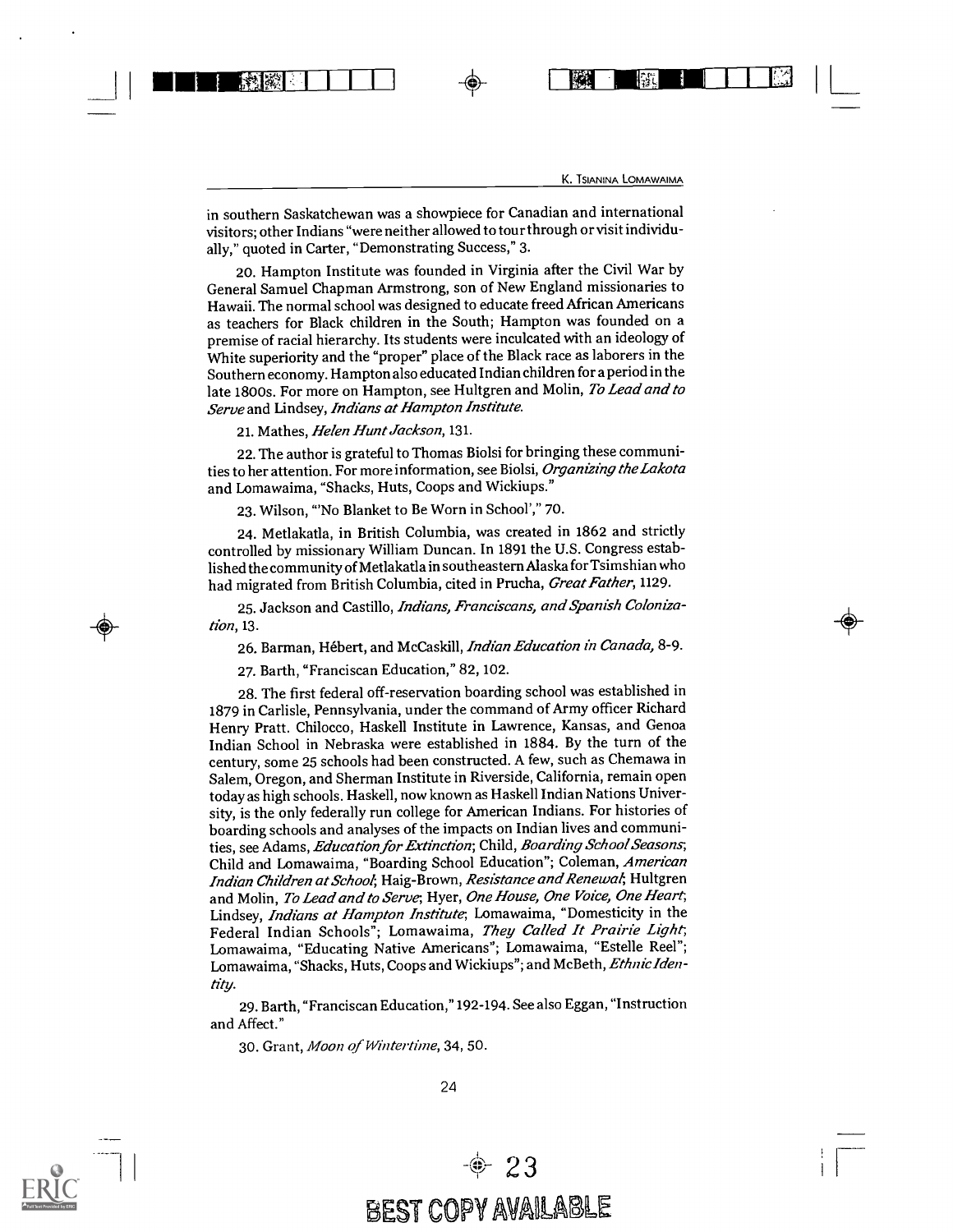THE UNNATURAL HISTORY OF AMERICAN INDIAN EDUCATION

31. Ibid., 62; Jackson and Castillo, Indians, Franciscans, and Spanish Colonization, 52, 68-69.

1 I NEMBRANDING 1990 - 1990 - 1990 - 1990 - 1990 - 1990 - 1990 - 1990 - 1990 - 1<br>1991 - 1992 - 1993 - 1994 - 1995 - 1996 - 1997 - 1998 - 1999 - 1999 - 1999 - 1999 - 1999 - 1999 - 1999 - 1999

32. Grant, Moon of Wintertime, 51; Jaenen, "Education for Francization," 48. See also Persson, "Changing Experience."

33. Gresko, "Creating Little Dominions," 88-89.

34. Salisbury, "Red Puritans," 16.

35. See La Flesche, *Middle Five*, Johnston, *Indian School Days*, and Lomawaima, They Called It Prairie Light.

36. Lomawaima, "Estelle Reel," 14.

37. Barth, "Franciscan Education," 82,102. For discussions of how Native communities used silence and how communicative rules of Native language differ from English, see Philips, "Participant Structures"; Dumont, "Learning English"; and Basso, Western Apache Language and Culture.

38. Wilkins, American Indian Sovereignty, 1. Wilkins analyzes the acceptance of culturally based assumptions in the context of critical legal theory. He characterizes natural facts as "reification," or a "fallacy of misplaced concreteness."

39. See the decisions in Lyng v. Northwest Indian Cemetery Protective Association, 485 U.S. 439 (1988) and Employment Division, Dept. of Human Resources v. Smith, 494 U.S. 872 (1990), which deny First Amendment religious freedom protection to American Indian religions.

40. See Williams and Neubrech, Indian Treaties for the antitreaty view; see Whaley and Bresette, Walleye Warriors for an analysis of the treaty rights controversy in Wisconsin. (The author is grateful to Dave Wilkins for bringing this reference to her attention). See also Baron, *English-Only Question*; Crawford, Hold Your Tongue, Daniels, Not Only English; Gallegos, English-Our Official Language?; and Piatt, Only English?

41. See Lomawaima, "Educating Native Americans."

42. A number of important histories of colonial education of Indians and federal Indian policy do not analyze events occurring after the 1930s or 1940s. Collectively, the literature suggests we are in a postcolonial period, but this chapter aims to question that assumption. Books that stop at or near the 1930s include Adams, Education for Extinction; Child, Boarding School Seasons; Coleman, American Indian Children at School; Hoxie, A Final Promise, and Lomawaima, They Called It Prairie Light. Exceptions include DeJong, Promises of the Past and Szasz, Education and the American Indian.

43. See Dupuis and Walker, "Circle of Learning at Kickapoo"; Fiordo, "Great Learning Enterprise"; Hornberger, Indigenous Literacies in the Americas, Lipka and Stairs, "Negotiating the Culture of Indigenous Schools"; McCarty, "School as Community"; Palmer, "Language and Culture Approach"; Rosier and Holm, Rock Point Experience; Watahomigie and McCarty, "Language in Literacy"; McCarty and Zepeda, "Indigenous Language Education and Literacy"; and Stokes, "Curriculum for Native American Students."



## BEST COPY AVAILABLE  $-24$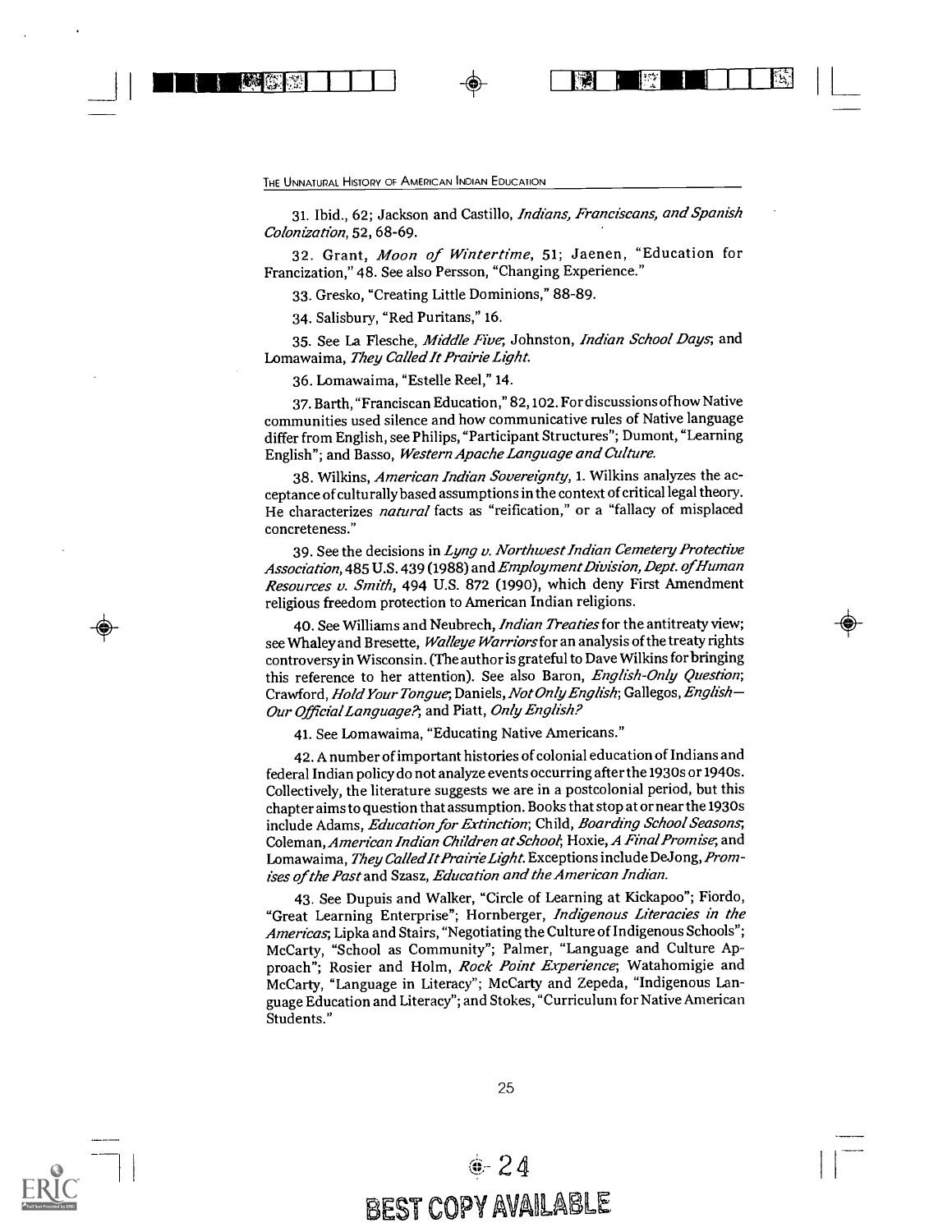ommirtvi,-1 4T-71-111711111 <sup>I</sup> <sup>I</sup>

K. TSIANINA LOMAWAIMA

#### Bibliography

- Adams, David Wallace. Education for Extinction: American Indians and the Boarding School Experience, 1875-1928. Lawrence: University Press of Kansas, 1995.
- ---. "Fundamental Considerations: The Deep Meaning of Native American Schooling, 1880-1900." Harvard Educational Review 58(1): 1-28 (1988).
- Armstrong, Samuel Chapman. The Indian Question. Hampton, VA: Normal School Steam Press, 1883. Microfiche.
- Barman, Jean, Yvonne Hébert, and Don McCaskill, eds. Indian Education in Canada. Vol. 1, The Legacy. Vancouver: University of British Columbia, 1986.
- Baron, Dennis E. The English-Only Question: An Official Language for Americans?New Haven: Yale University Press, 1990.
- Barr, Thomas P. "The Pottawatomie Baptist Manual Labor Training School." Kansas Historical Quarterly 43(4): 377-431 (1977).
- Barth, Pius Joseph. "Franciscan Education and the Social Order in Spanish North America, 1502-1821." Ph.D. diss., University of Chicago, 1945.
- Bartra, Roger. Wild Men in the Looking Glass: The Mythic Origins of European Otherness. Ann Arbor: University of Michigan Press, 1994.
- Basso, Keith. Western Apache Language and Culture: Essays in Linguistic Anthropology. Tucson: University of Arizona Press, 1990.
- Berkhofer, Robert F. The White Man's Indian: Images of the American Indian from Columbus to the Present. New York: Knopf, 1978.
- Bernheimer, Richard. Wild Men in the Middle Ages. Cambridge, MA: Harvard University Press, 1952.
- Biolsi, Thomas. Organizing the Lakota: The Political Economy of the New Deal on the Pine Ridge and Rosebud Reservations. Tucson: University of Arizona Press, 1992.
- Blackburn, Thomas, and Kat Anderson, eds. Before the Wilderness. Environmental Management by Native Californians. Menlo Park, CA: Ballena Press, 1993.
- Bowden, Henry W. American Indians and Christian Missions: Studies in Cultural Conflict. Chicago: University of Chicago Press, 1981.
- Buffalohead, W. Roger, and Paulette Fairbanks Molin. "A Nucleus of Civilization': American Indian Families at Hampton Institute in the Late Nineteenth Century." Journal of American Indian Education 35(3): 59-94 (1996).
- Carter, Sarah. "Demonstrating Success: The File Hills Farm Colony." Paper presented at the annual meeting of the American Society for Ethnohistory, November 1989.
- Castillo, Edward, ed. Native American Perspectives on the Hispanic Colonization of Alta California. New York: Garland Press, 1991.

 $\bigoplus$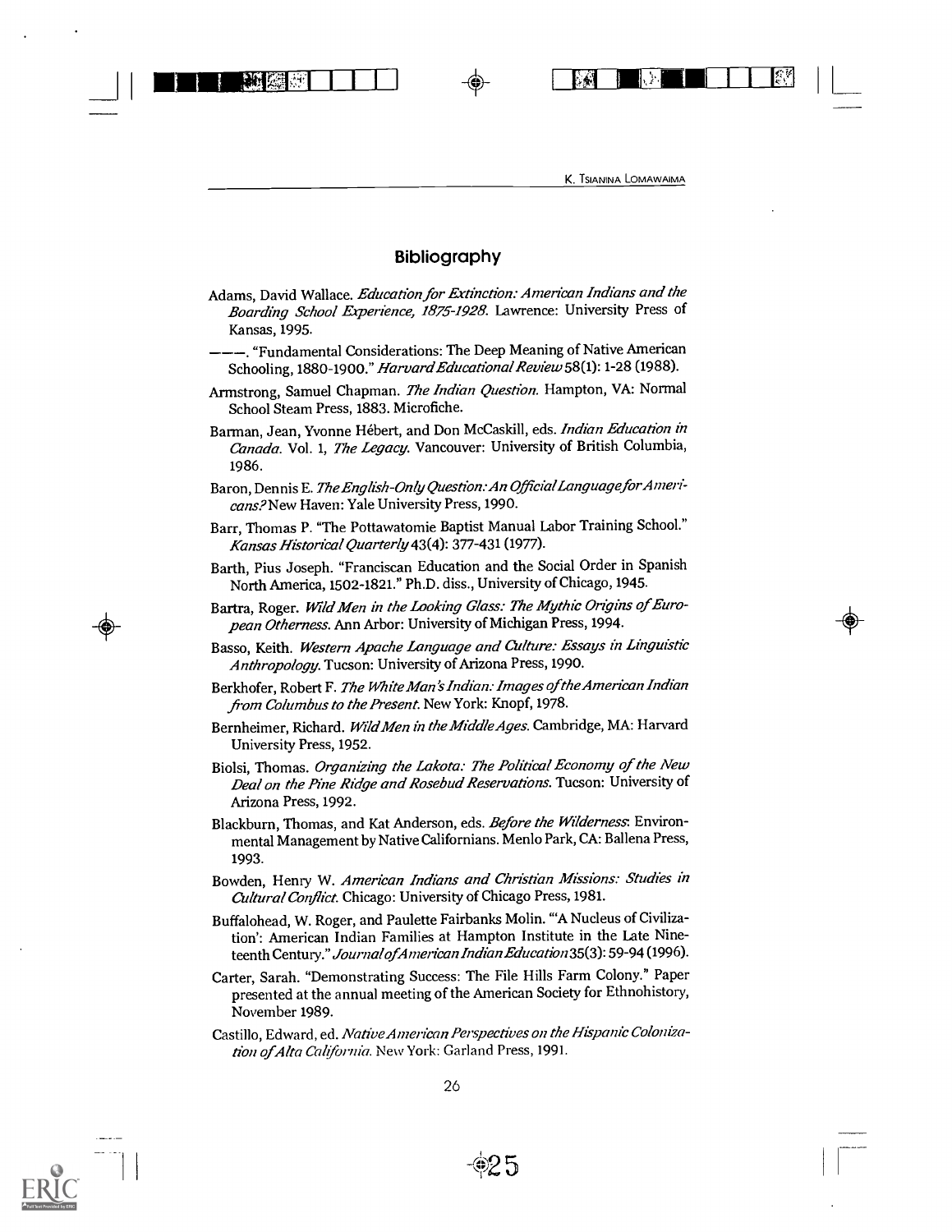Child, Brenda J. Boarding School Seasons: American Indian Families,1900- 1940. Lincoln: University of Nebraska Press, 1999.

- (C) – (C) – (C) – (C) – (C) – (C) – (C) – (C) – (C) – (C) – (C) – (C) – (C) – (C) – (C) – (C) – (C) – (C) – <br>- (C) – (C) – (C) – (C) – (C) – (C) – (C) – (C) – (C) – (C) – (C) – (C) – (C) – (C) – (C) – (C) – (C) – (C) –

- Child, Brenda, and K. Tsianina Lomawaima, eds. "Boarding School Education." Special issue. Journal of American Indian Education 35(3) (1996).
- Coleman, Michael C. American Indian Children at School, 1850-1930. Jackson: University Press of Mississippi, 1993.
- Crawford, James. Hold Your Tongue: Bilingualism and the Politics of English Only. Reading, MA: Addison-Wesley, 1992.
- Cremin, Lawrence A. Traditions of American Education. New York: BasicBooks, 1977.
- Cronon, William. Changes in the Land: Indians, Colonists, and the Ecology of New England. New York: Hill and Wang, 1983.
- Daniels, Harvey A., ed. Not Only English: Affirming America's Multilingual Heritage. Urbana, IL: National Council of Teachers of English, 1990.
- DeJong, David H. Promises of the Past: A History of Indian Education in the United States. Golden, CO: North American Press, 1993.
- Dickason, Olive Patricia. The Myth of the Savage: And the Beginnings of French Colonialism in the Americas. Edmonton: University of Alberta Press, 1984.
- Dobyns, Herny F. Their Number Become Thinned: Native American Population Dynamics in Eastern North America. Knoxville: University of Tennessee, 1983.
- Dumont, Robert, Jr. "Learning English and How to Be Silent: Studies in Sioux and Cherokee Classrooms." In Functions of Language in the Classroom, edited by Courtney B. Cazden, Vera P. John, and Dell Hymes. New York: Teachers College Press, 1972.
- Dupuis, Victor L., and Margery W. Walker. "The Circle of Learning at Kickapoo." Journal of American Indian Education 28(1): 27-33 (1988).
- Eggan, Dorothy. "Instruction and Affect in Hopi Cultural Continuity." In Education and Cultural Process: Toward an Anthropology of Education, edited by George D. Spindler. New York: Holt, Rinehart & Winston, 1974.
- Findlay, John. "An Elusive Institution: The Birth of Indian Reservations in Gold Rush California." In State and Reservation, edited by George Pierre Castile and Robert L. Bee. Tucson: University of Arizona Press, 1992.
- Fiordo, Richard. "The Great Learning Enterprise of the Four Worlds Development Project." Journal of American Indian Education 27(3): 24-34 (1988).
- Gallegos, Bee, ed. English-Our Official Language? New York: H. W. Wilson, 1994.
- Grant, John Webster. Moon of Wintertime: Missionaries and the Indians of Canada in Encounter Since 1534. Toronto: University of Toronto Press, 1984.
- Gresko, Jacqueline. "Creating Little Dorninions within the Dominion: Early Catholic Indian Schools in Saskatchewan and British Columbia." In Barman, flèbert, and McCaskill, 1986.



 $\bullet$  26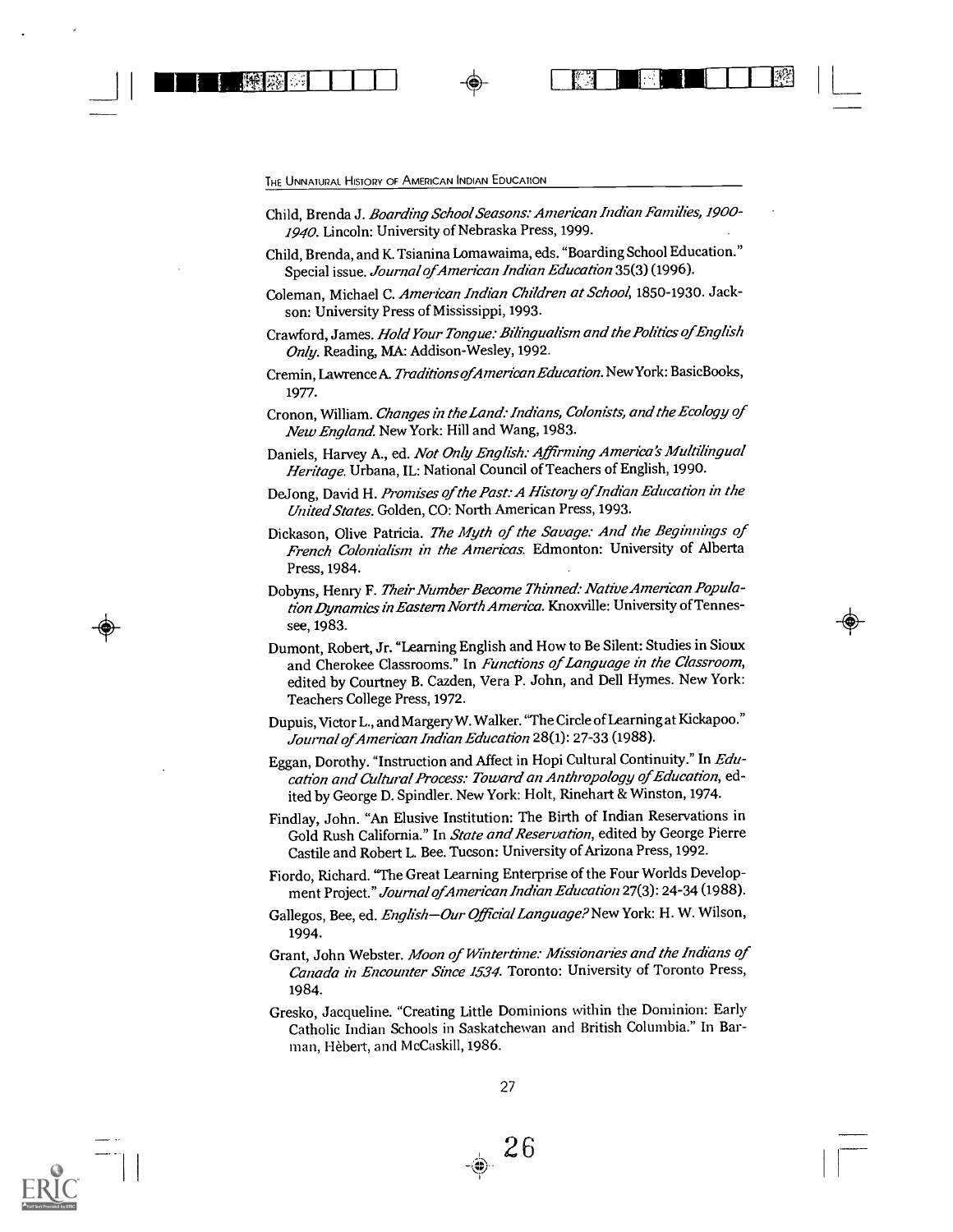$\frac{1}{2}$ 

Haig-Brown, Celia. Resistance and Renewal: Surviving the Indian Residential School. Vancouver: Tillacum Library, 1988.

111111111111VIA- 1 <sup>I</sup> <sup>I</sup> <sup>1</sup> IONE

- Hornberger, Nancy, ed. Indigenous Literacies in the Americas: Language Planning from the Bottom Up. Berlin: Mouton de Gruyter, 1997.
- Hoxie, Frederick. A Final Promise: The Campaign to Assimilate the Indians, 1880-1920. Lincoln: University of Nebraska Press, 1984.
- Huff, Delores. To Live Heroically: Institutional Racism and American Indian Education. Albany: State University of New York Press, 1997.
- Hultgren, Mary Lou, and Paulette Molin. To Lead and to Serve: American Indian Education at Hampton Institute, 1878-1923. Charlottesville: Virginia Foundation for the Humanities and Public Policy in cooperation with Hampton University, 1989.
- Hyer, Sally. One House, One Voice, One Heart: Native American Education at Santa Fe Indian School. Santa Fe: Museum of New Mexico Press, 1990.
- Institute for Government Research. The Problem of Indian Administration: Report of a Suivey Made at the Request of Honorable Hubert Work, Secretary of the Interior, and Submitted to Him, February 21, 1928. Baltimore: Johns Hopkins Press, 1928. Reprint, New York: Johnson Reprint, 1971.
- Jackson, Robert H., and Edward Castillo. Indians, Franciscans, and Spanish Colonization: The Impact of the Mission System on California Indians. Albuquerque: University of New Mexico Press, 1995.
- Jaenen, Cornelius. "Education for Francization: The Case of New France in the Seventeenth Century." In Barman, Flèbert, and McCaskill, 1986.
- Jennings, Francis. The Invasion of America: Indians, Colonialism, and the Cant of Conquest. Chapel Hill: University of North Carolina Press, 1975.
- Johnston, Basil. Indian School Days. Norman: University of Oklahoma Press, 1988.
- Kawashima, Yasuhide. Puritan Justice and the Indian: White Man's Law in Massachusetts, 1630-1763. Middleton, CT: Wesleyan University Press, 1986.
- La Flesche, Francis. The Middle Five: Indian Schoolboys of the Omaha Tribe. 1900. Reprint, Lincoln: University of Nebraska Press, 1978.
- Lindsey, Donal F. Indians at Hampton Institute, 1877-1923. Urbana: University of Illinois Press, 1995.
- Lipka, Jerry, and Arlene Stairs, eds. "Negotiating the Culture of Indigenous Schools." Special issue. Peabody Journal of Education 69(2) (1994).
- Littlefield, Alice. "Learning to Labor: Native American Education in the United States, 1880-1930." In The Political Economy of North American Indians, edited by John H. Moore. Norman: University of Oklahoma Press, 1993.
- Lomawaima, K. Tsianina. "Domesticity in the Federal Indian Schools: The Power of Authority over Mind and Body." American Ethnologist20(2): 1-14 (1993).
- ---. "Educating Native Americans." In Handbook of Research on Multicultural Education, edited by James A. Banks. New York: Macmillan, 1995.

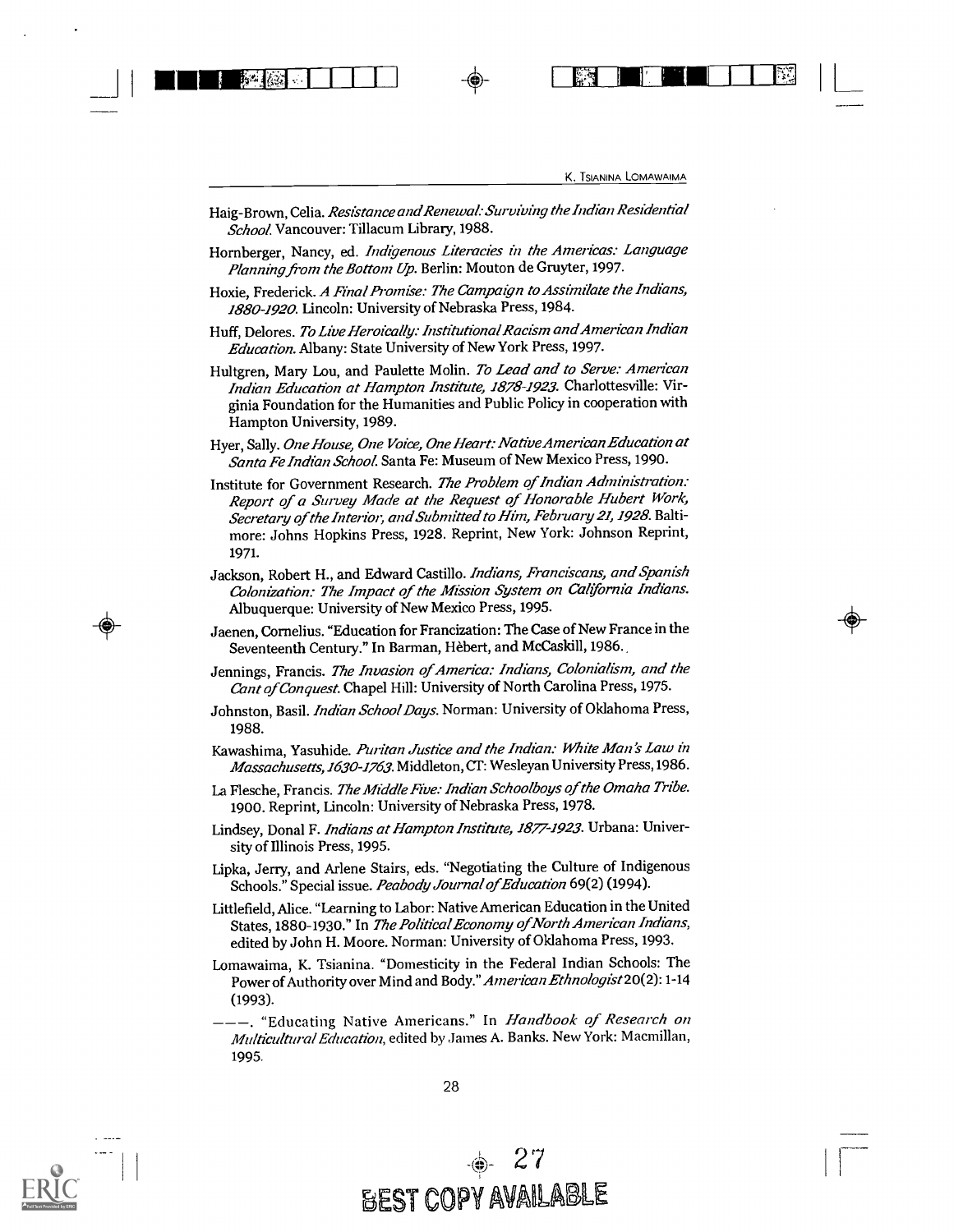THE UNNATURAL HISTORY OF AMERICAN INDIAN EDUCATION

RURii -I <sup>I</sup> <sup>I</sup> <sup>I</sup>

- ---. "Estelle Reel, Superintendent of Indian Schools, 1898-1910: Politics, Curriculum, and Land." Journal ofAmerican Indian Education 35(3): 5-31 (1996).
- ---. "Shacks, Huts, Coops and Wickiups: The Domestication of the American Indian Home." Paper presented at the University of Arizona, 28 January 1998.
- ---. They Called It Prairie Light: The Story of Chilocco Indian School. Lincoln: University of Nebraska Press, 1994.
- Mathes, Valerie Sherer. Helen Hunt Jackson and Her Indian Reform Legacy. Austin: University of Texas Press, 1990.
- McBeth, Sally J. Ethnic Identity and the Boarding School Experience of West-Central Oklahoma American Indians. Washington, DC: University Press of America, 1983.
- McCarty, Teresa L. "School as Community: The Rough Rock Demonstration." Harvard Educational Review 59(4): 484-503 (1989).
- McCarty, Teresa L., and Ofelia Zepeda, eds. "Indigenous Language Education and Literacy." Special issue. Bilingual Research Journal 19(1) (1995).
- McNeill, William Hardy. Plagues and Peoples. Garden City, NY: Anchor Press, 1976. Reprint, New York: Anchor Books, 1989.
- Nabhan, Gary. Enduring Seeds. New York: North Point Press, 1989.
- National Archives. Records of the Bureau of Indian Affairs. RG 75. "Field Matron Reports at Sacaton." Entry 121, Box Pima.
- Neely, Sharlotte. "The Quaker Era of Cherokee Indian Education, 1880-1892." Appalachian Journal2(4): 314-322 (1975).
- Palmer, Gus. "The Language and Culture Approach in the Coeur d'Alene Language Preservation Project." Human Organization 47: 307-321 (1988).
- Pearce, Roy Harvey. Savagism and Civilization: A Study of the Indian and the American Mind. 1953. Revised edition, Berkeley: University of California Press, 1988.
- Persson, Diane. "The Changing Experience of Indian Residential Schooling: Blue Quills, 1931-1970." In Barman, Hebert, and McCaskill, 1986.
- Philp, Kenneth. John Collier's Crusade for Indian Reform, 1920-1954. Tucson: University of Arizona Press, 1977.
- Philips, Susan U. "Participant Structures and Communicative Competence: Warm Springs Children in the Community and Classroom." In Functions of Language in the Classroom, edited by Courtney B. Cazden, Vera P. John, and Dell Hymes. New York: Teachers College Press, 1972.
- Piatt, Bill. Only English? Law and Language Policy in the United States. Albuquerque: University of New Mexico Press, 1990.
- President, Memorandum. "Government-to-Government Relations with Tribal Governments." Weekly Compilation of Presidential Documents 30 (29 April 1994): 893-939.
- Prucha, Francis Paul. The Great Father. Vols. 1 and 2. Lincoln: University of Nebraska Press, 1984.



BEST COPY AVAILABLE

 $-4$ <sup>-4</sup> 28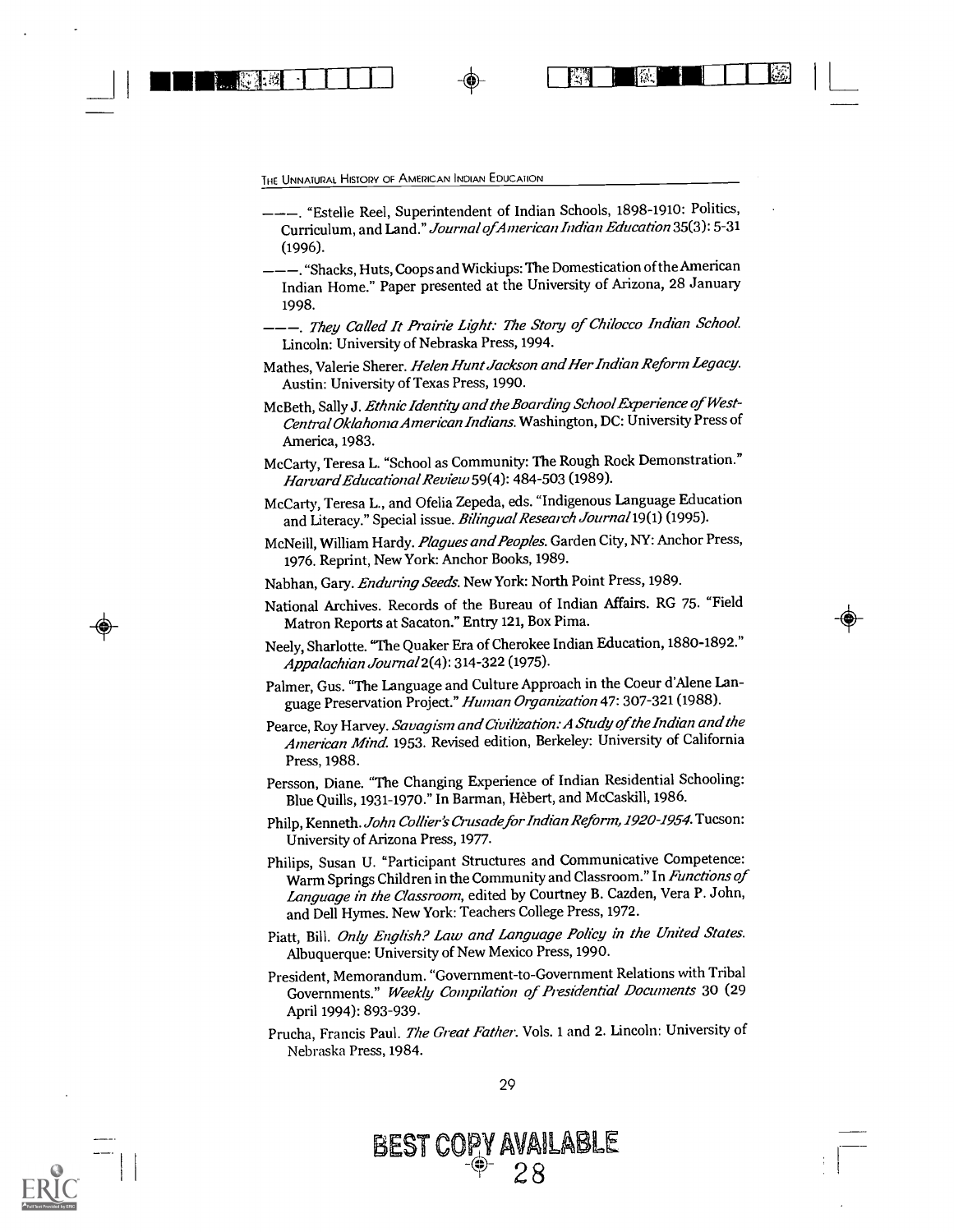a.

0101111vIA. IIIF + <sup>I</sup> INNEN <sup>1</sup>

- Ronda, James. "We Are Well as We Are': An Indian Critique of Seventeenth Century Christian Missions." William and Mary Quarterly 34(1): 66-82 (1977).
- Rosier, Paul, and Wayne Holm. The Rock Point Experience: A Longitudinal Study of a Navajo School Program (Saad naaki bee Na'nitin). Bilingual Education Series, no. 8. Washington, DC: Center for Applied Linguistics, 1980.
- Salisbury, Neal. Manitou and Providence: Indians, Europeans, and the Making of New England, 1500-1643. New York: Oxford University Press, 1982.
- ---. "Red Puritans: The Education and Christianization of 'Praying Indians' in 17th Century Massachusetts." Paper presented at the annual meeting of the American Historical Association, joint session with History of Education Society, New Orleans, 30 December 1972.
- Sando, Joseph S. Pueblo Nations: Eight Centuries of Pueblo Indian History. Santa Fe: Clear Light, 1991.
- Simmons, William. "Conversion from Indian to Puritan." The New England Quarterly 52 (1979): 197-218.
- Snipp, C. Matthew. American Indians: The First of This Land. New York: Russell Sage Foundation, 1989.
- Society of Friends of Pennsylvania and New Jersey. A Sketch . . . for Promoting the Improvement and Gradual Civilization of the Indian Natives (The 1805 Text). 1812. Reprint, London: W. Phillips; Glen Rock, NJ: Microfilming Corp. of America, 1978. Microfiche.
- Southwick, Sally. "Educating the Mind, Enlightening the Soul: Mission Schools as a Means of Transforming the Navajos, 1898-1928." Journal of Arizona History 37(1): 47-66 (1996).
- Stokes, Sandra M. "Curriculum for Native American Students: Using Native American Values." Reading Teacher 50(7): 576-584 (1997).
- Szasz, Margaret C. Education and the American Indian: The Road to Self-Determination Since 1928. 2d ed. Albuquerque: University of New Mexico Press, 1977.
- -, *Indian Education in the American Colonies, 1607-1783*. Albuquerque: University of New Mexico Press, 1988.
- Takaki, Ronald. A Different Mirror: A History of Multicultural America. Boston: Little, Brown & Co., 1993.
- Thornton, Russell. American Indian Holocaust and Survival: A Population History Since 1492. Norman: University of Oklahoma Press, 1987.
- Van Well, Sister Mary Stanislaus. The Educational Aspects of the Missions in the Southwest. Milwaukee: Marquette University Press, 1942.
- Verano, John, and Douglas Ubelaker. Disease and Demography in the Americas. Washington DC: Smithsonian Institution Press, 1992.
- Watahomigie, Lucille, and Teresa McCarty. "Language in Literacy in American Indian and Alaska Native Communities." In Sociocultural Contexts of Language and Literacy, edited by Bertha Perez. Mahwah, NJ: Lawrence Erlbaum Associates, 1998.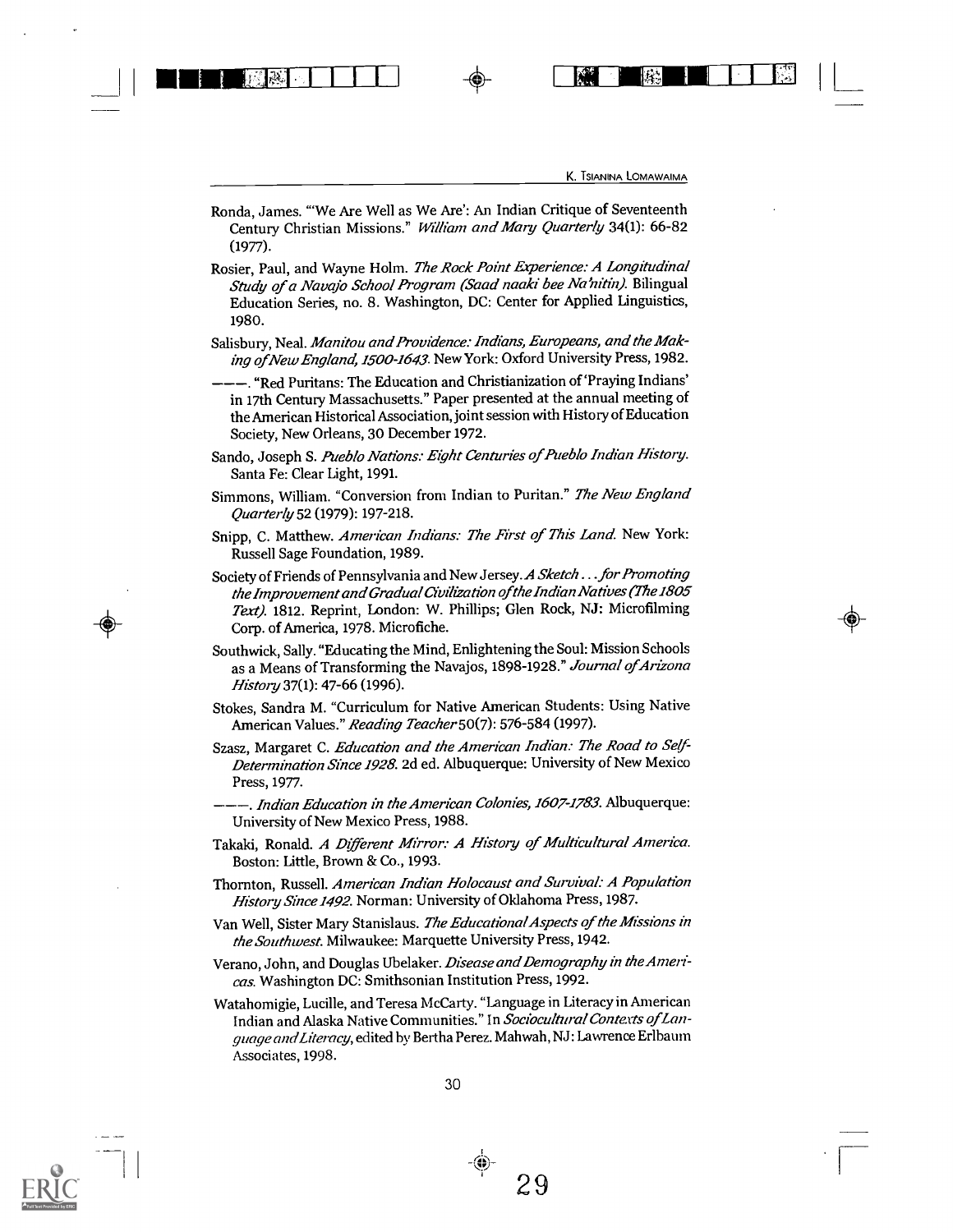Weatherford, Jack. Indian Givers: How the Indians of the Americas Transformed the World. New York: Crown Publishers, 1988.

1111111114:111111 4 41 MI <sup>I</sup> 111111/ L

- Whaley, Rick, and Walter Bresette. Walleye Warriors: An Effective Alliance against Racism and for the Earth. Philadelphia: New Society Publishers, 1994.
- Wilkins, David E. American Indian Sovereignty and the U.S. Supreme Court: The Masking of Justice. Austin: University of Texas Press, 1997.
- Williams, C. Herb, and Walt Neubrech. Indian Treaties: American Nightmare. Seattle: Outdoor Empire Publishing, 1976.
- Wilson, J. Donald. "'No Blanket to Be Worn in School': The Education of Indians in Nineteenth Century Canada." In Barman, flèbert, and McCaskill, 1986.